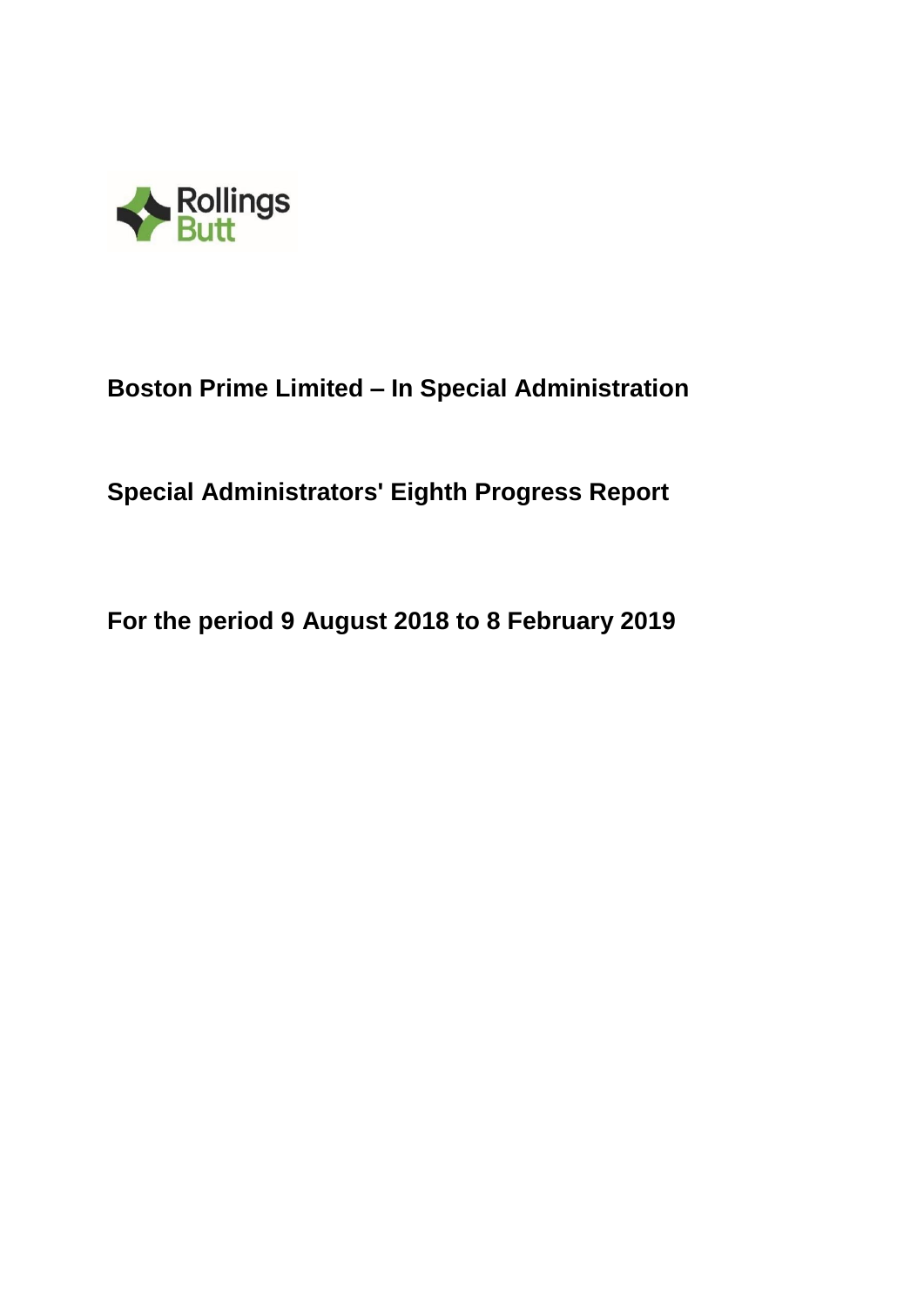# **CONTENTS**

- 1 Purpose of this report
- 2 Statutory information
- 3 Progress of the Special Administration
- 4 Assets still to be realised
- 5 Special Administrators' costs
- 6 Expenses incurred in the period 9 August 2018 to 8 February 2019
- 7 Estimated outcome for creditors
- 8 Ending the Special Administration
- 9 Creditors' rights
- 10 Next report

# **APPENDICES**

- A i) Receipts and payments account from 9 August 2018 to 8 February 2019, and; ii) Cumulative receipts and payments account from 9 February 2015 to 8 February 2019, both in GBP and native currency
- B i) Time analysis for the period from 9 August 2018 to 8 February 2019, and;

ii) Time analysis for the full Special Administration, the period 9 February 2015 to 8 February 2019.

- C Additional information in relation to Special Administrators' fees pursuant to Statement of Insolvency Practice 9
- D Narrative guide to activities undertaken by the Special Administrators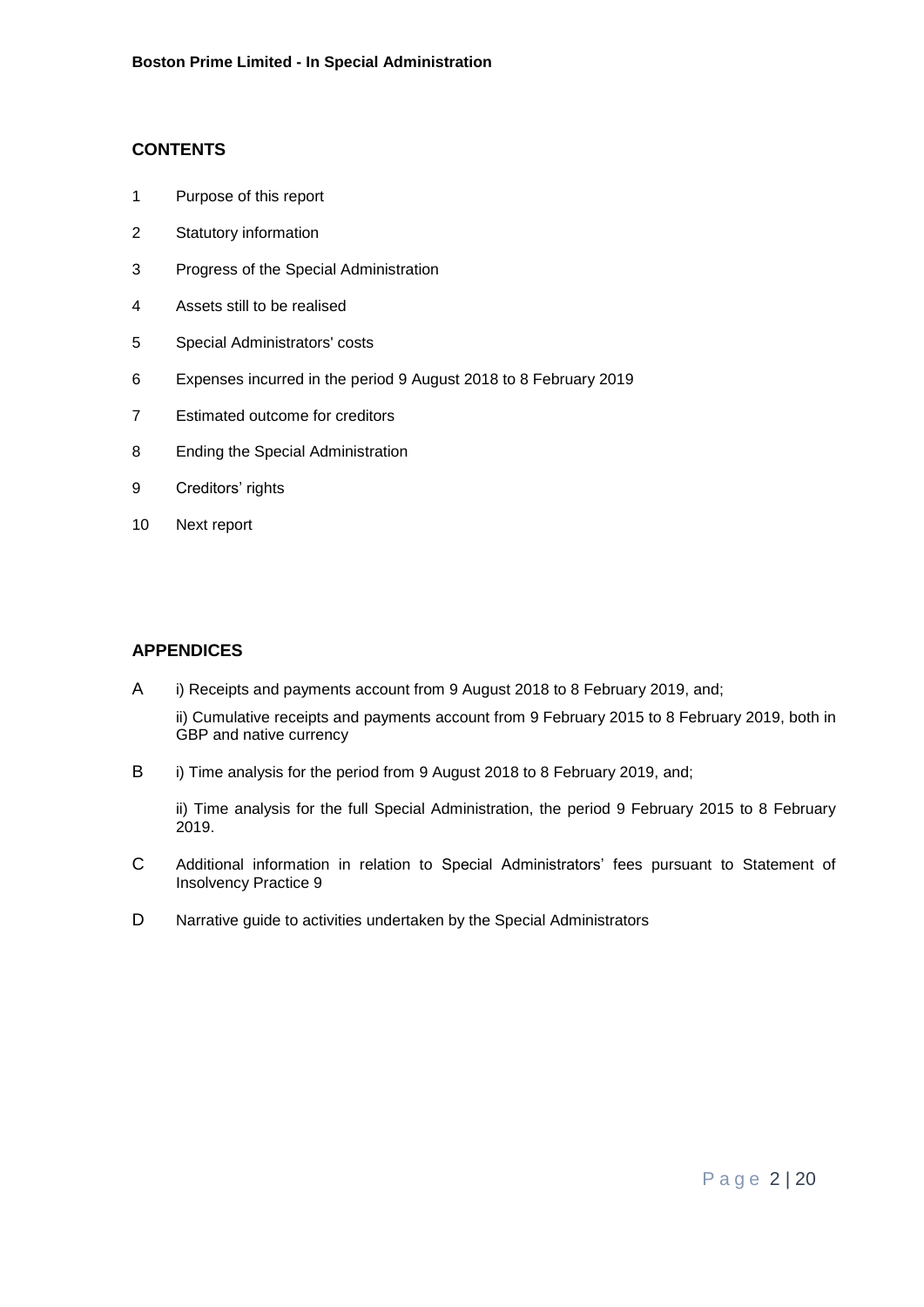### **1 Purpose of this report**

- 1.1 The purpose of this report is to provide clients and creditors with information in relation to the progress of the Special Administration of Boston Prime Limited ("the Company") for the period 9 August 2018 to 8 February 2019 ("the Period"). It should be read in conjunction with the previous seven monthly progress reports covering the period 9 February 2015 to 8 August 2018.
- 1.2 The report has only been prepared for the purpose of compliance with statutory requirements under the Insolvency Act 1986, Insolvency Rules 2016 (as amended) and The Investment Bank Special Administration Regulations 2011 ("SAR"). It has not been prepared for any other purpose and is not intended, nor suitable to be used, to inform any investment decision in relation to any debt of, or any financial interest in, the Company.
- 1.3 Any person that chooses to rely on any information referred to in this report for any purpose or in any context other than for the purpose of this report referred to above does so at their own risk.
- 1.4 To the fullest extent permitted by law, the Special Administrators, their firm, its employees and agents, do not have or assume any responsibility, and will not accept any liability in respect of, or as a result of, any decision or action taken, or refrained from, as a result of information contained in this report.

## **2 Statutory information**

- 2.1 My colleague, Steve Butt, and I were appointed Joint Special Administrators of the Company on 9 February 2015 by the High Court of England and Wales under the court reference number 1051 of 2015.
- 2.2 This Special Administration is being handled by Rollings Butt LLP ("Rollings Butt") of 6 Snow Hill, London, EC1A 2AY.
- 2.3 The trading address of the Company was Citypoint Suite 1248, 1 Ropemaker Street, London, EC2Y 9HT.
- 2.4 The registered office of the Company is c/o Rollings Butt LLP, 6 Snow Hill, London, EC1A 2AY and its registered number is 07435569. The Company is authorised and regulated by the Financial Conduct Authority ("FCA"), firm reference number 539846.
- 2.5 The Special Administrators' proposals were approved without modification by a meeting of the Company's clients and creditors held on 8 April 2015. A creditors' committee ("the Committee") was formed.

#### **3 Progress of the Special Administration**

*Objectives and strategy of the Special Administration*

- 3.1 As detailed in previous progress reports, and in accordance with the Special Administration Regime under the SAR, the Special Administrators have three objectives ("the Objectives") although the order in which they appear does not indicate a hierarchy of priority between them:
	- 1) to ensure the return of client assets as soon as is reasonably practicable;
	- 2) to ensure timely engagement with market infrastructure bodies and the authorities;
	- 3) to either
		- a) rescue the investment bank as a going concern, or
		- b) wind it up in the best interests of the creditors.

I have outlined the Special Administrators' progress in achieving these objectives during the Period below.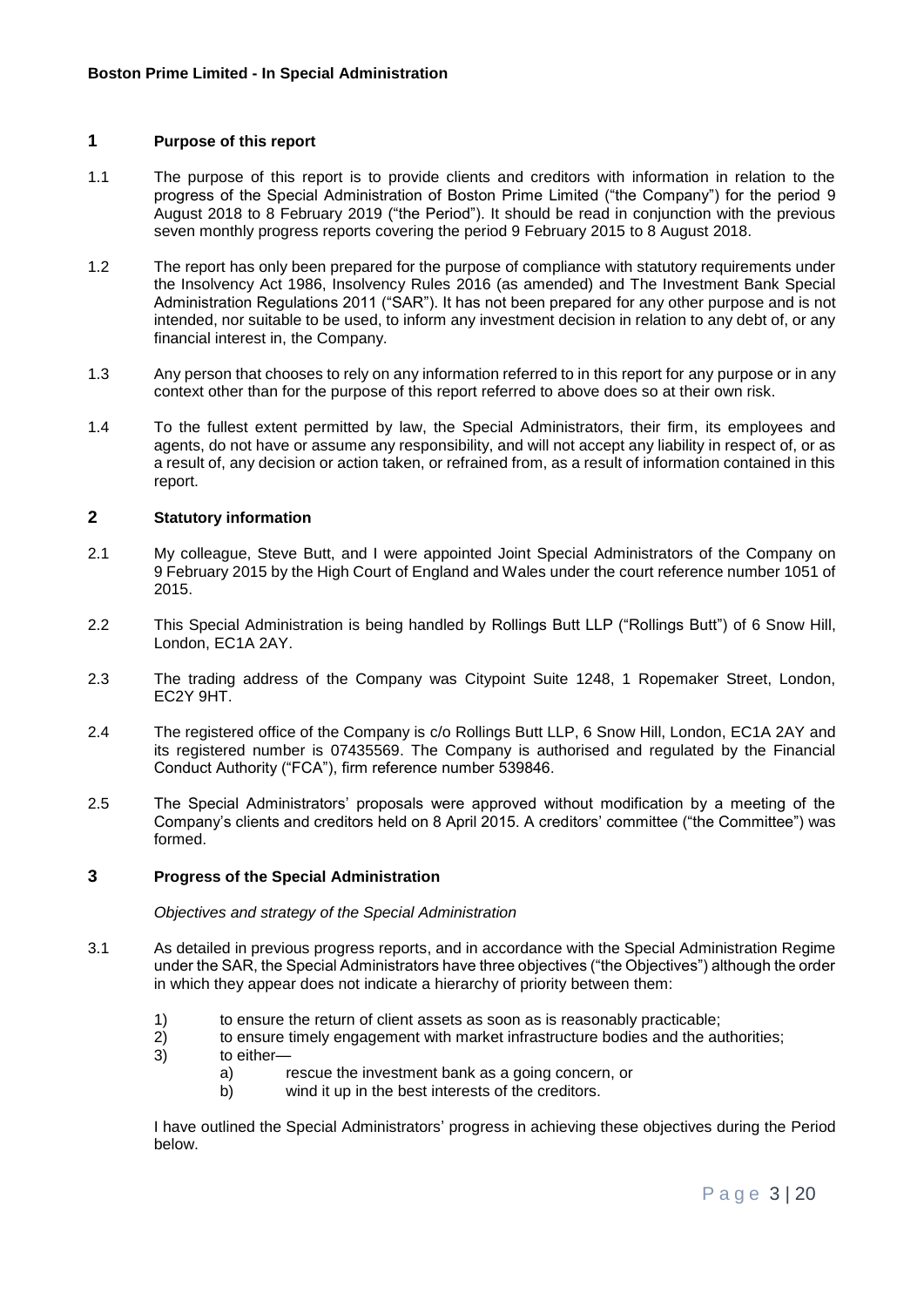#### *Receipts and payments account*

- 3.2 Attached at Appendix A(i) is a Receipts and Payments account for the period 9 August 2018 to 8 February 2019 as well as a cumulative account (Appendix A(ii)) for the full period of the Special Administration, both in GBP and native currency.
- 3.3 The most significant payments made during the Period were the Special Administrators' fees and legal fees, these total £22,276 and £2,410, excluding Value Added Tax ("VAT"), respectively.
- 3.4 VAT totalling £248,265 has been paid to date and continues to be incurred and paid on the expenses of the Special Administration. The Special Administrators have received partial recovery of VAT incurred, as detailed below.

*VAT* 

- 3.5 In this, and previous six-monthly reports, expenses paid in the Special Administration are shown net of VAT and the cumulative amount of VAT paid is shown as VAT receivable.
- 3.6 The Company is registered for VAT, however, given the nature of the Company's business, it was unclear at the date of the Special Administrators' appointment as to what extent they may be able to recover any VAT paid within the Special Administration.
- 3.7 As previously reported, the Company has been submitting quarterly VAT returns, applying a recovery percentage of 94.97%, for costs incurred in the Special Administration.
- 3.8 The table below details the breakdown of the VAT incurred in the Special Administration. Notes to the table are provided in paragraphs 3.8.1-3.8.5.

| <b>Treatment of VAT</b>                      | Total $(E)$ | Period $(E)$ |
|----------------------------------------------|-------------|--------------|
| <b>VAT Reclaimed to date</b>                 | 226,773     | 55           |
| VAT to be reclaimed                          | 4,693       | 4,693        |
| VAT not reclaimed due to incorrect invoicing | 279         | Nil          |
| Irrecoverable VAT to date                    | 16,271      | 31           |
| VAT to be irrecoverable                      | 249         | 249          |
| <b>Total VAT Incurred</b>                    | 248,265     |              |

- 3.8.1 The *VAT Reclaimed to date* shows the cumulative amounts received from HMRC as a consequence of VAT returns the Company has submitted.
- 3.8.2 The *VAT to be reclaimed* is the expected amount to be received from future VAT return(s) on VAT which has already been incurred, calculated based on the recovery percentage of 94.97%.
- 3.8.3 The *VAT not reclaimed due to incorrect invoicing* balance of £279.27 relates to several invoices which were incorrectly invoiced and, therefore, were not recoverable to the estate.
- 3.8.4 The *Irrecoverable VAT* shows the cumulative total which is irrecoverable as a consequence of the 94.97% recovery rate, i.e. 5.03% of incurred VAT.
- 3.8.5 The *VAT to be irrecoverable* shows the expected amount to be written off from future VAT return(s) on VAT which has already been incurred, calculated based on the recovery percentage of 94.97%.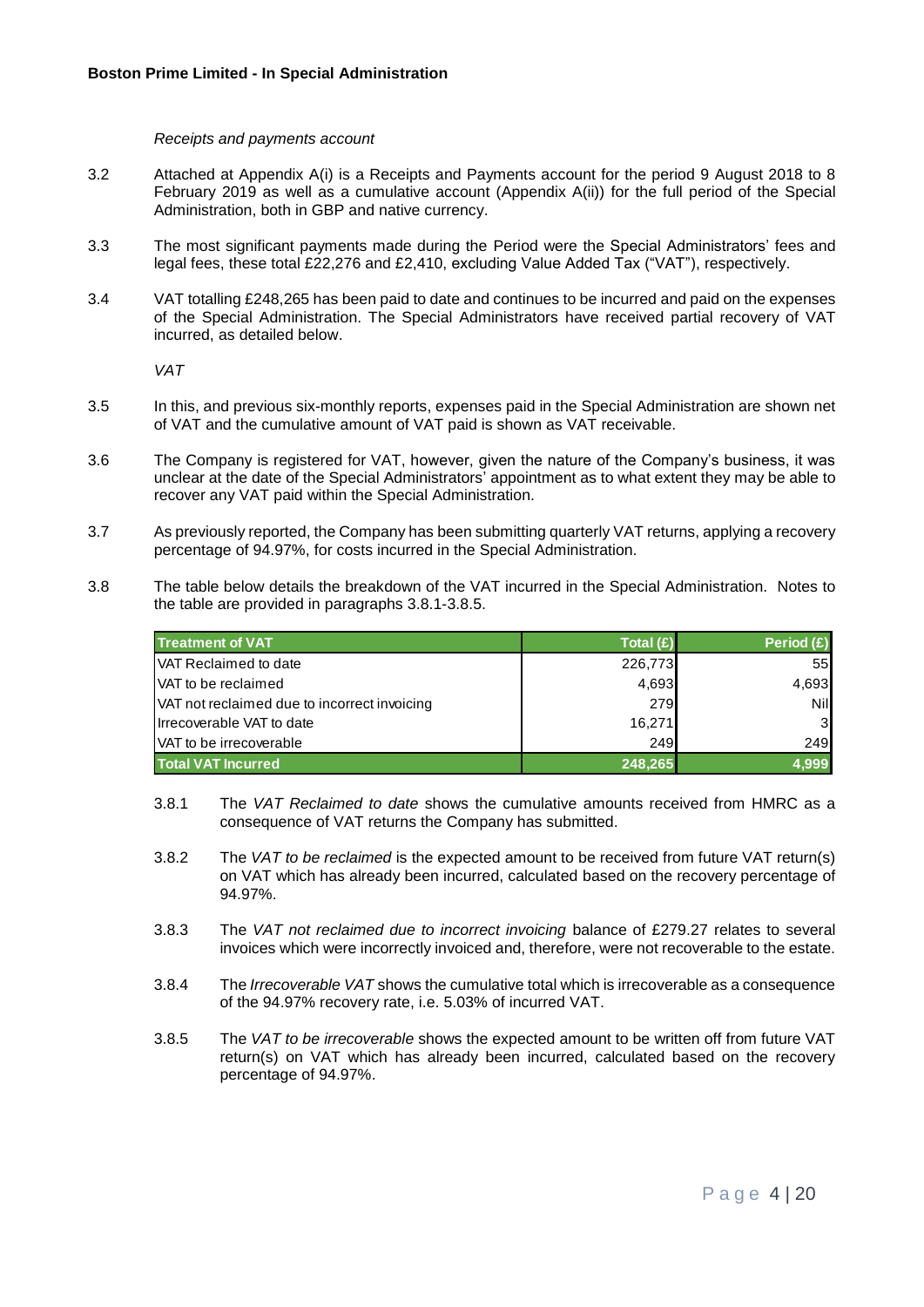*Corporation Tax ("CT")*

3.9 The Company has submitted CT returns in relation to interest incurred in the periods 9 February 2015 to 8 February 2016, 9 February 2016 to 8 February 2017 and 9 February 2017 to 8 February 2018.

*Client money claims and distribution*

3.10 As advised in previous progress reports, the Special Administrators have processed all payments due to Client Money Claimants.

*Unsecured Dividends*

- 3.11 As previously reported, the Special Administrators have declared and paid two interim dividends to its unsecured dividends totalling 31.3208 pence in the GBP.
- 3.12 To date, dividend payments to unsecured creditors total £3,362,971.66.
- 3.13 The Special Administrators do not intend to pay a further dividend to unsecured creditors until there is clarity on what, if any, further assets are realised. Further information on asset realisation is detailed in section 4 of this report.
- 3.14 The Special Administrators have continued to co-operate with the Financial Services Compensation Scheme ("FSCS"), assisting them to process claims by providing information on requested claimants. I can confirm that the FSCS have made payments to a number of the Company's creditors who met the relevant requirements to be able to submit a claim. For the avoidance of doubt, information in respect of potential compensation claims has been disclosed to creditors previously and can be found at [http://www.rollingsbutt.com/case-documents/bostonprime.](http://www.rollingsbutt.com/case-documents/bostonprime)

#### *Regulatory Matters*

- 3.15 The Special Administrators also continue to liaise with the Financial Conduct Authority ("FCA"), keeping them informed of the progress of the Special Administration and providing them with information when required.
- 3.16 The Special Administrators have commenced the process to deregister the Company from its FCA registration. This is a result of the fact that all of the Company's client money distributions have now been finalised and there are no outstanding matters regarding the client money position.

### **4 Assets still to be realised**

*Debtors*

4.1 As detailed in previous reports, any further recoveries from the Company's debtors are unlikely and therefore it is not cost-effective to continue to actively pursue these debts. Should any new evidence emerge to assist the Special Administrators in collecting outstanding debts remaining due to the Company they will reanalyse their position accordingly.

#### *Liquidity providers*

4.2 In previous progress reports, it has been stated that the Company has commenced legal proceedings in Malta against one of the Company's liquidity providers in relation to unsatisfactory responses to queries raised by the Company about activity on the Company's account with this liquidity provider in the aftermath of the Swiss National Bank's decision to de-couple the Swiss Franc from the Euro on 15 January 2015.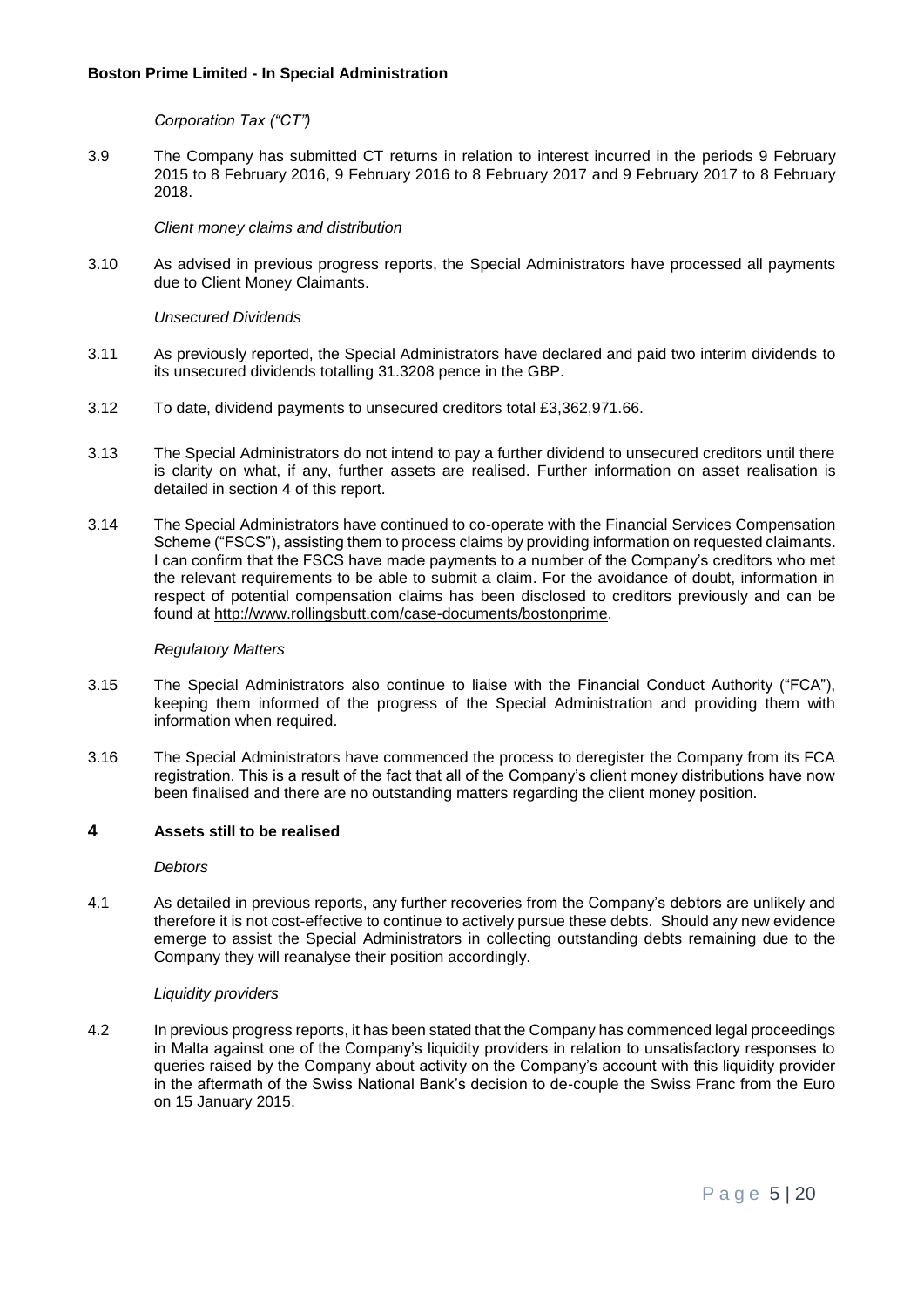- 4.3 Owing to the sensitive and confidential nature of these proceedings, a detailed account of the progress in this respect cannot be disclosed in this report. In the previous progress report, it was advised that a hearing was scheduled for November 2018. However, this has been postponed until March 2019.
- 4.4 The Special Administrators regularly update the Company's Creditors Committee in respect of the progress of the litigation, and the key aspects and decisions of the proceedings are discussed and agreed with the Committee.

*BT Prime*

- 4.5 As advised in previous progress reports, the Company have received an initial dividend of US\$124,185 (£96,133) on a claim of US\$7,200,000 in the Bankruptcy proceedings for BT Prime Ltd ("BT Prime"), of which US\$1,700,000 has been partially admitted and US\$5,500,000 remains to be adjudicated.
- 4.6 The Special Administrators have continued to liaise with the legal representatives of BT Prime in respect of progress in the Bankruptcy. The legal representatives for BT Prime are undertaking an action in the US and we understand there have been no material developments in this case during the Period. This case is also being contested in respect of the relevant jurisdiction to hear the case.

### **5 Special Administrators' costs**

#### *Remuneration*

- 5.1 The basis of the Special Administrators' remuneration has been fixed by resolution of the Committee by reference to the time properly spent by them and their staff in attending to matters arising in the Special Administration.
- 5.2 Time costs for the period from 9 August 2018 to 8 February 2019 are £17,220. This represents 77.1 hours at an average rate of £223.35 per hour. Attached as Appendix B (i) is a Time Analysis which provides details of the activity costs incurred by staff grade during this period in respect of the costs fixed by reference to time properly spent by the Joint Special Administrators and their staff in managing the Special Administration.
- 5.3 Time costs for the period 9 February 2015 to 8 February 2019 total £860,749. This represents 3,554.60 hours at an average cost of £242.15 per hour. A cumulative Time Analysis is also attached at Appendix B (ii).
- 5.4 It has been agreed with the Committee that the Special Administrators' remuneration in respect of time incurred for the period from 1 May 2015 to 30 June 2018 would be reduced by 20% of their standard time costs, with the remaining balance to be considered at a later point in time. For the period from 1 July 2018 onwards, it has been agreed that the Special Administrators' remuneration would be charged at their standard time costs, details of which are provided in Appendix C.
- 5.5 From 9 August 2018 to 8 February 2019, £22,276 (excl. VAT) has been invoiced and drawn on account, which relates to the period from 1 July 2018 to 30 November 2018. Post appointment fees to date drawn on account total £737,818.60 (excl. VAT).
- 5.6 A narrative guide to the Special Administrators' time costs has been included at Appendix D and a copy of 'A Creditors' Guide to Administrators' Fees' is available on request or can be downloaded from [http://www.insolvency-practitioners.org.uk/regulation-and-guidance/guides-to-fees.](http://www.insolvency-practitioners.org.uk/regulation-and-guidance/guides-to-fees)
- 5.7 Attached as Appendix C is additional information in relation to this firm's policy on staffing, the use of subcontractors, disbursements and details of our current charge-out rates by staff grade.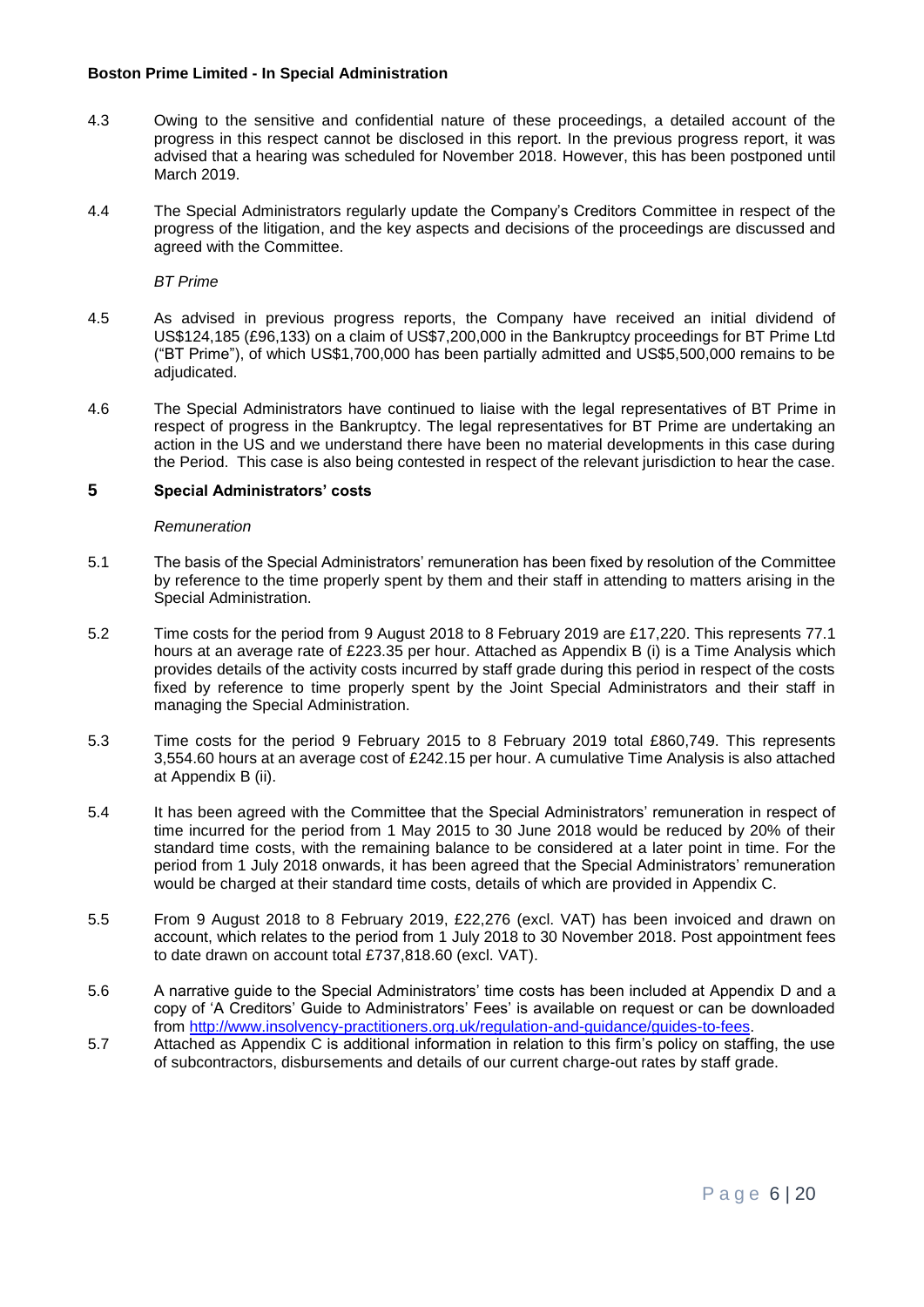*Category 1 and Category 2 disbursements*

- 5.8 As disclosed in previous reports, the Committee passed a resolution authorising the Special Administrators to draw their Category 2 disbursements in accordance with the rates referred to in our proposals. A further schedule of these rates, and information on Category 1 disbursements, is attached at Appendix C.
- 5.9 From 9 August 2018 to 8 February 2019, the following Category 1 and Category 2 disbursements have been incurred:

| <b>Type and Purpose</b>                                 | Cost(E) | VAT(E) | Total (£) |
|---------------------------------------------------------|---------|--------|-----------|
| <b>Category 1 Disbursements</b><br>Postage              | 0.65    | 0.13   | 0.78      |
| <b>Category 2 Disbursements</b><br>Printing and Copying | 3.75    | 0.75   | 4.50      |
| <b>Total</b>                                            | 4.40    | 0.88   | 5.28      |

#### **6 Expenses incurred in the period 9 August 2018 to 8 February 2019**

6.1 The following expenses have been incurred in the Period:

| <b>Supplier/Service Provider</b> | Nature of expense<br><i>incurred</i> | Amount incurred in<br>Period $(E)$ | Paid to date $(E)$ |
|----------------------------------|--------------------------------------|------------------------------------|--------------------|
| Camilleri Preziosi               | Legal Fees and Expenses              | 2,417                              | 2,417              |
| Mail & Print                     | Postage                              | 292                                | 292                |
| <b>Barclays Bank</b>             | <b>Bank Charges</b>                  |                                    | 5 <sub>l</sub>     |
| <b>Total</b>                     |                                      | 2.713                              | 2.713              |

- 6.2 Details of the rationale for appointing the professional advisers that the Special Administrators are working with on this matter are set out at Appendix C.
- 6.3 For previously incurred expenses please review the Special Administrators' previous progress reports.

#### **7 Estimated outcome for creditors**

*Clients with FCA CASS Protection*

7.1 The client money distributions have now been paid. No further client money distributions are anticipated. The return to client money creditors was c.90 pence in the pound.

*Secured creditors and Prescribed Part*

7.2 There is no registered security giving charges over the assets of the Company. Consequently, the provisions of S176A of the Insolvency Act 1986 in relation to a Prescribed Part will not apply.

#### *Preferential creditors*

7.3 As previously stated in the Special Administrators' Proposals, the remaining employees of the Company were made redundant by the Company's sole director prior to the appointment of the Special Administrators. Notice of the appointment as well as the appropriate documentation to register a claim has been sent to these former employees. At the date of this report, one employee has registered a minimal claim for unpaid holiday pay which was paid in full on 18 October 2016.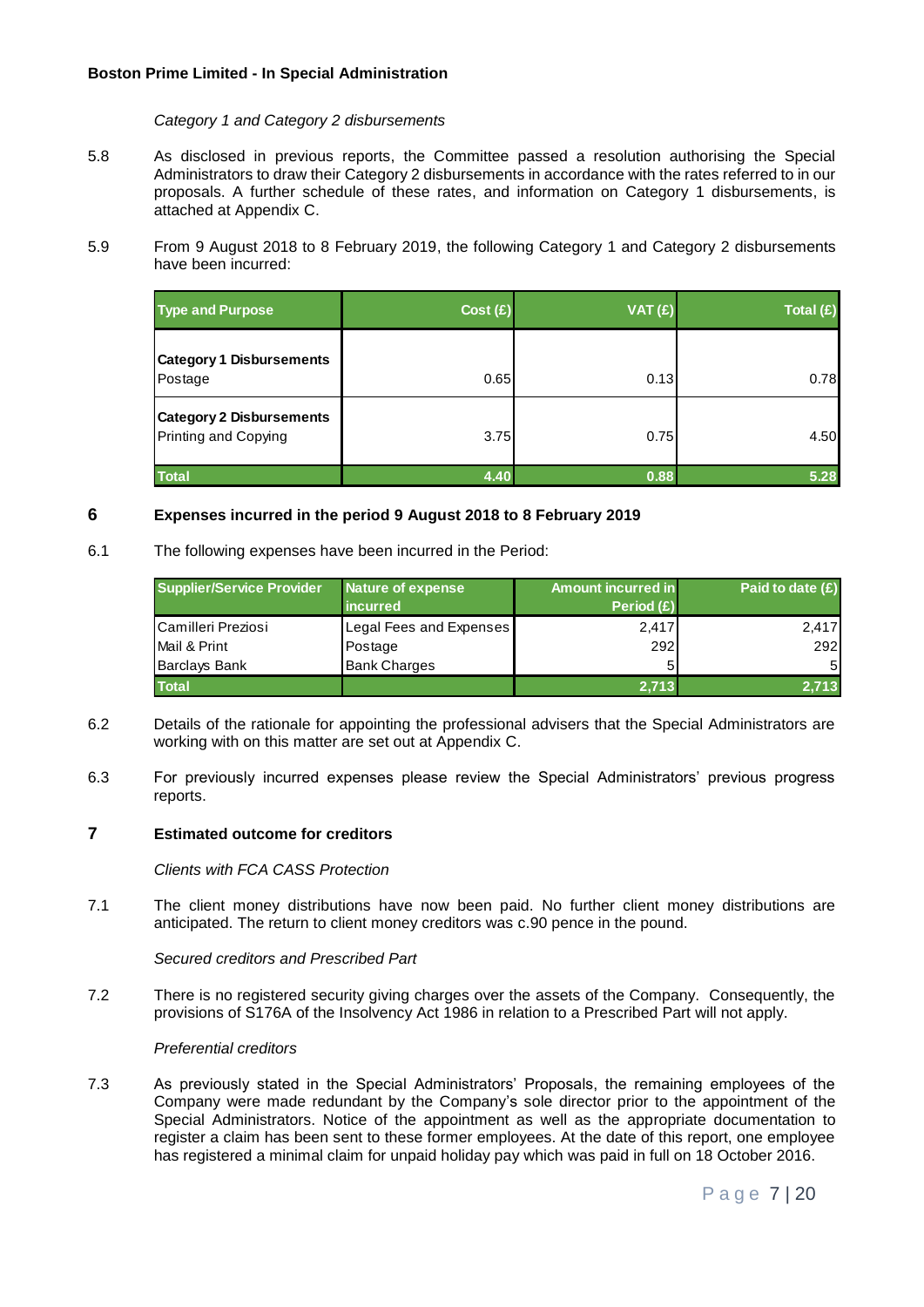#### *Non-preferential unsecured creditors*

7.4 Details in respect of further dividends to unsecured creditors can be found earlier in this report and, as stated, any future dividends are based on potential recoveries.

#### **8 Ending the Special Administration**

- 8.1 At this stage, the Special Administrators intend to seek their discharge from liability under Paragraph 98 (2)(c) of schedule B1 to the Insolvency Act 1986 (as that provision applies to special administrations) immediately upon their appointment as Special Administrators ceasing to have effect. This will require the Special Administrators applying to the court.
- 8.2 As this is a Special Administration, under SAR the provisions of Paragraph 76 of Schedule B1 to the Insolvency Act 1986, which refer to an automatic end of an administration after 12 months, do not apply.

#### **9 Creditors' rights**

- 9.1 Within 21 days of the receipt of this report, a secured creditor, or an unsecured creditor (with the concurrence of at least 5% in value of the unsecured creditors) may request in writing that the Special Administrators provide further information about their remuneration or expenses (other than pre-Special Administration costs) which have been itemised in this progress report.
- 9.2 Any secured creditor, or an unsecured creditor (with the concurrence of at least 10% in value of the unsecured creditors) may within 8 weeks of receipt of this progress report make an application to court on the grounds that, in all the circumstances, the basis fixed for the Special Administrators' remuneration is inappropriate and/or the remuneration charged or the expenses incurred by the Special Administrators, as set out in this progress report, are excessive.

#### **10 Next report**

10.1 The Special Administrators are required to provide a progress report within one month of the end of the next six months of the Special Administration, or earlier if the Special Administration has been finalised.

Yours faithfully For Boston Prime Limited

Mike Rollings Joint Special Administrator

Michael David Rollings and Steven Edward Butt were appointed as Joint Special Administrators of Boston Prime Limited by order of the High Court on 9 February 2015.

The affairs, business and property of the Company are being managed by the Joint Special Administrators who act as agents of the Company and without personal liability.

Michael David Rollings and Steven Edward Butt are licensed to act in the UK as insolvency practitioners by the Insolvency Practitioners Association.

Boston Prime Limited is authorised and regulated by the Financial Conduct Authority, reference number 539846. The Company Number is 07435569 and the registered office is 6 Snow Hill, London. EC1A 2AY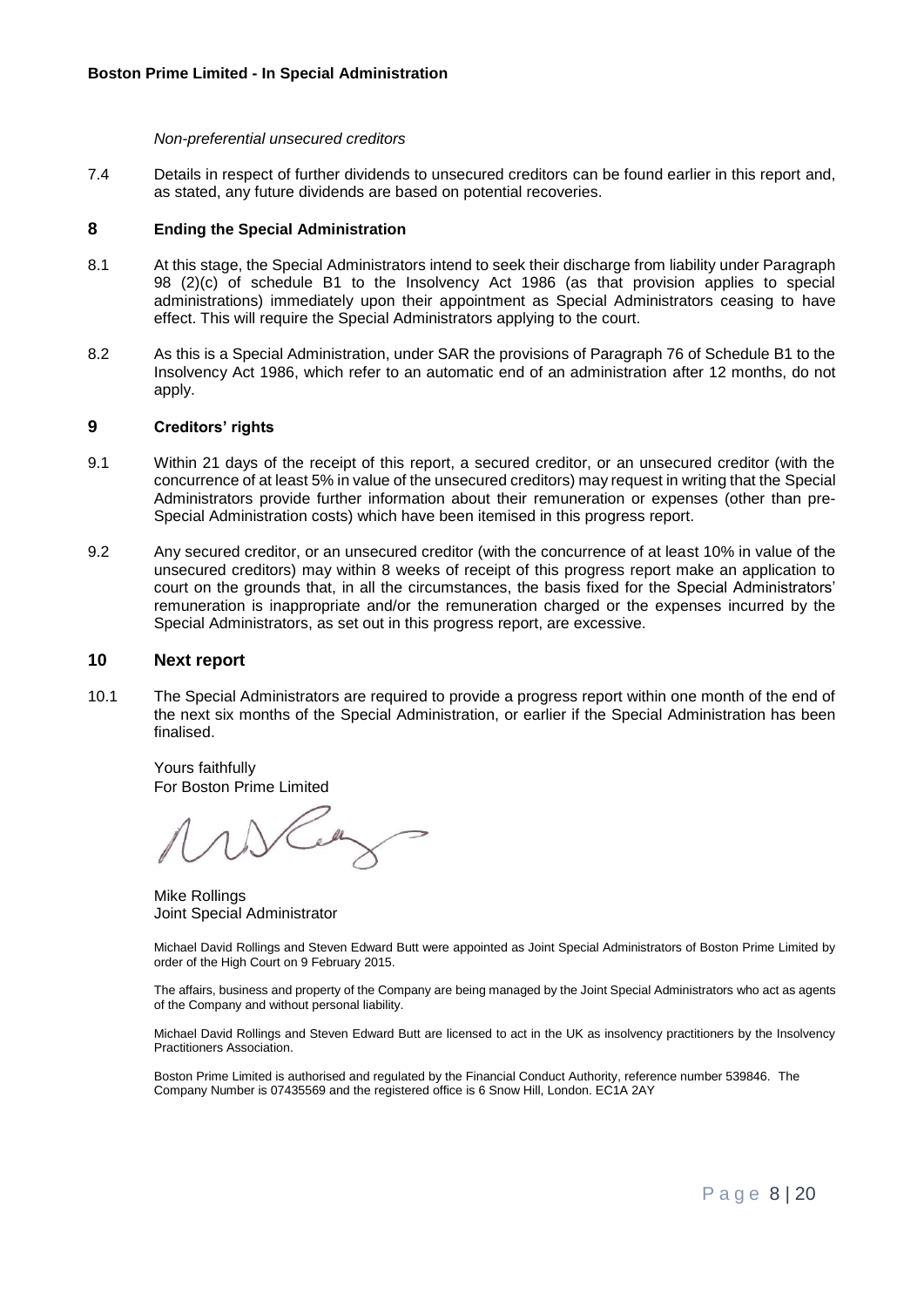| Receipts and Payments Account for the Period | Appendix A (i) |
|----------------------------------------------|----------------|
| from 9 August 2018 to 8 February 2019        |                |

| <b>Asset Realisations</b>             | <b>GBP Account (£)</b> |
|---------------------------------------|------------------------|
| <b>Brought Forward</b>                | 5,113,672              |
| <b>Total Receipts</b>                 | 5,113,672              |
| <b>Payments</b>                       |                        |
| <b>Brought Forward</b>                | (4,656,554)            |
| Special Administrators' Fees          | (22, 276)              |
| Special Administrators' Disbursements | (13)                   |
| Legal Fees                            | (2, 410)               |
| Legal Disbursements                   | (7)                    |
| Stationery & Postage                  | (292)                  |
| <b>Bank Charges</b>                   | (5)                    |
| Irrecoverable VAT                     | (251)                  |
| <b>Total Payments</b>                 | (4,681,808)            |
|                                       | 431,865                |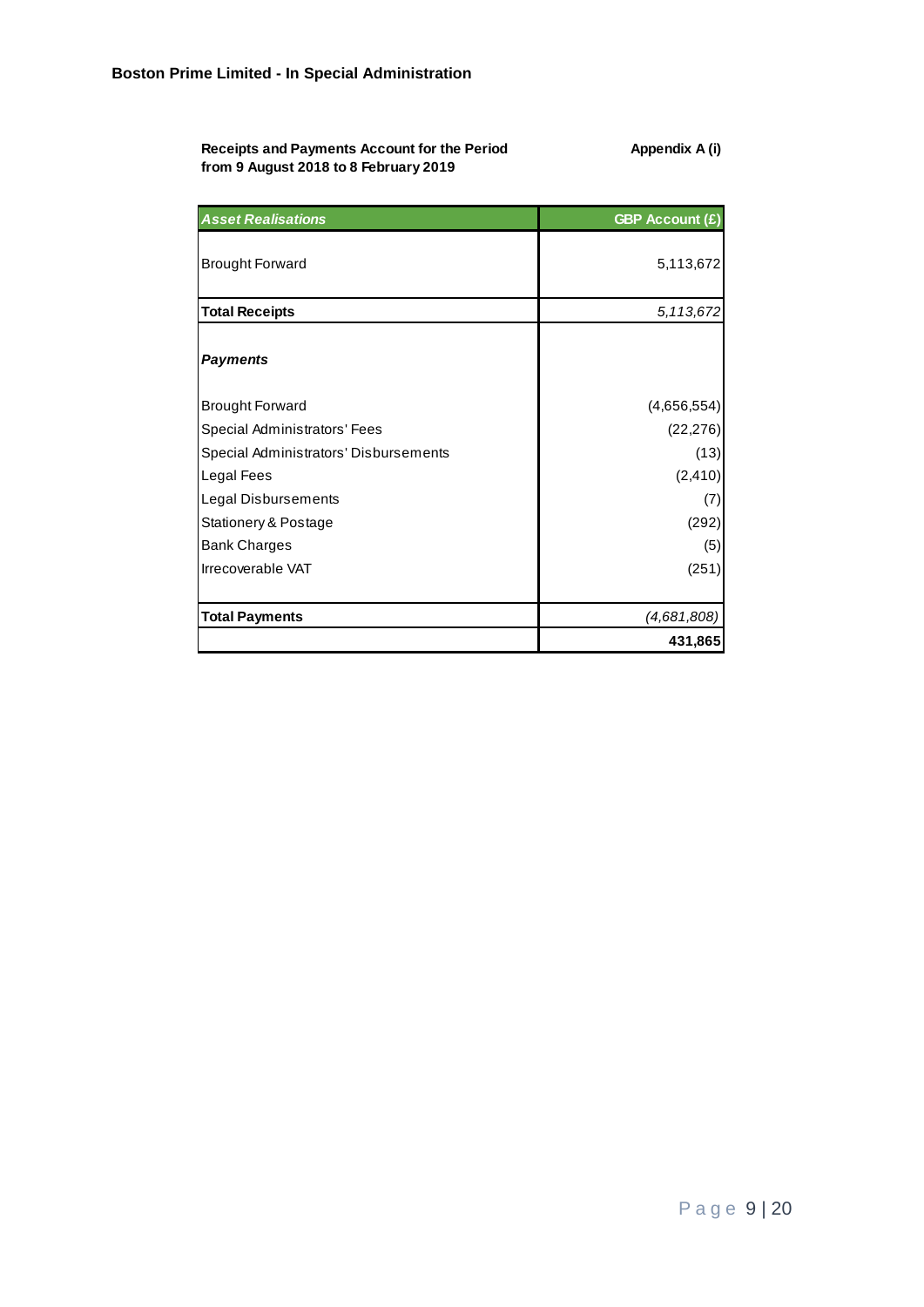RECEIPTS AND PAYMENTS ACCOUNT FOR THE PERIOD FROM 9 FEBRUARY 2015 TO 8 FEBRUARY 2019 (IN GBP) **Appendix A** (ii)

| Statement of Affairs (£) ASSET REALISATIONS   | (E)         | USD Accounts (£) | <b>EUR Accounts (£)</b> | <b>AUD Accounts (£)</b> | <b>PLN Accounts (£)</b> | JPY Accounts (£) |
|-----------------------------------------------|-------------|------------------|-------------------------|-------------------------|-------------------------|------------------|
|                                               |             |                  |                         |                         |                         |                  |
| 590,896 "Client Funds" Accounts               |             | 603,099          |                         |                         |                         |                  |
| 3,890,559 Cash at Bank                        | 4,986,101   | 2,812,502        | 292,477                 | 502,352                 | 38,059                  | 289,808          |
| Interest Received                             | 677         | 3,991            |                         | 4,422                   |                         |                  |
| Pre-Appointment Bank Refund                   | 610         |                  |                         |                         |                         |                  |
| 14,945 Liquidity Provider Trading Account     |             | 701,232          |                         |                         |                         |                  |
| 2,194,248 Debtors                             | 126,284     | 94               |                         |                         |                         |                  |
|                                               |             |                  |                         |                         |                         |                  |
| <b>Total Receipts</b>                         | 5,113,672   | 4,120,917        | 292,477                 | 506,773                 | 38,059                  | 289,808          |
|                                               |             |                  |                         |                         |                         |                  |
| <b>COSTS OF REALISATIONS</b>                  |             |                  |                         |                         |                         |                  |
|                                               |             |                  |                         |                         |                         |                  |
| <b>IT Suppliers</b>                           | (305)       |                  |                         |                         |                         |                  |
| <b>Statutory Advertising</b>                  | (14, 137)   |                  |                         |                         |                         |                  |
| <b>Stationery &amp; Postage</b>               | (3,576)     |                  |                         |                         |                         |                  |
| <b>Storage Costs</b>                          | (108)       |                  |                         |                         |                         |                  |
| (4,449) Trade & Expense Creditors             |             |                  |                         |                         |                         |                  |
| <b>Legal Fees</b>                             | (432, 518)  |                  |                         |                         |                         | (9,571.41)       |
| <b>Legal Disbursements</b>                    | (30, 722)   |                  |                         |                         |                         |                  |
| Accountants Fees (Tax Advisors)               | (10,500)    |                  |                         |                         |                         |                  |
| (560,896) "Client Funds"                      |             |                  |                         |                         |                         |                  |
| (11,070,452) "Customer Funds"                 |             |                  |                         |                         |                         |                  |
| <b>Bank Charges</b>                           | (2, 490)    | (25)             |                         |                         |                         | (50)             |
| (182,855) Liquidity Provider Trading Account  |             |                  |                         |                         |                         |                  |
| Intercompany Transfer to GBP                  |             | (3,593,024)      | (292, 477)              | (506, 773)              | (38,059)                | (280, 187)       |
| Special Administrators' Insurance Bond        | (4,000)     |                  |                         |                         |                         |                  |
| Special Administrators' Pre Appointment Fees  | (42, 109)   |                  |                         |                         |                         |                  |
| Special Administrators' Post Appointment Fees | (737, 819)  |                  |                         |                         |                         |                  |
| Special Administrators' Disbursements         | (3,521)     |                  |                         |                         |                         |                  |
| Employee Arrears/Holiday Pay                  | (663)       |                  |                         |                         |                         |                  |
| <b>Client Money Dividend</b>                  |             | (505, 687)       |                         |                         |                         |                  |
| <b>Unsecured Creditors Dividend</b>           | (3,364,231) |                  |                         |                         |                         |                  |
| <b>Unclaimed Dividend</b>                     | (17, 593)   |                  |                         |                         |                         |                  |
| <b>Corporation Tax</b>                        | (718)       |                  |                         |                         |                         |                  |
| Irrecoverable VAT                             | (16, 799)   |                  |                         |                         |                         |                  |
|                                               |             |                  |                         |                         |                         |                  |
| <b>DISTRIBUTIONS</b>                          |             |                  |                         |                         |                         |                  |
|                                               |             |                  |                         |                         |                         |                  |
| (221,750) Ordinary Shareholders               |             |                  |                         |                         |                         |                  |
| <b>Total Payments</b>                         | (4,681,808) | (4,098,736)      | (292, 477)              | (506, 773)              | (38, 059)               | (289, 808)       |
|                                               | 431,865     | 22,181           |                         |                         |                         |                  |

Notes:

Foreign Currency rate used as at 6 March 2015: USD 1.5060; EUR 1.3871; AUD 1.9529; PLN 5.7250; JPY182.1316 All figures are exclusive of VAT. Please refer to the progress report for further information on potential VAT recovery.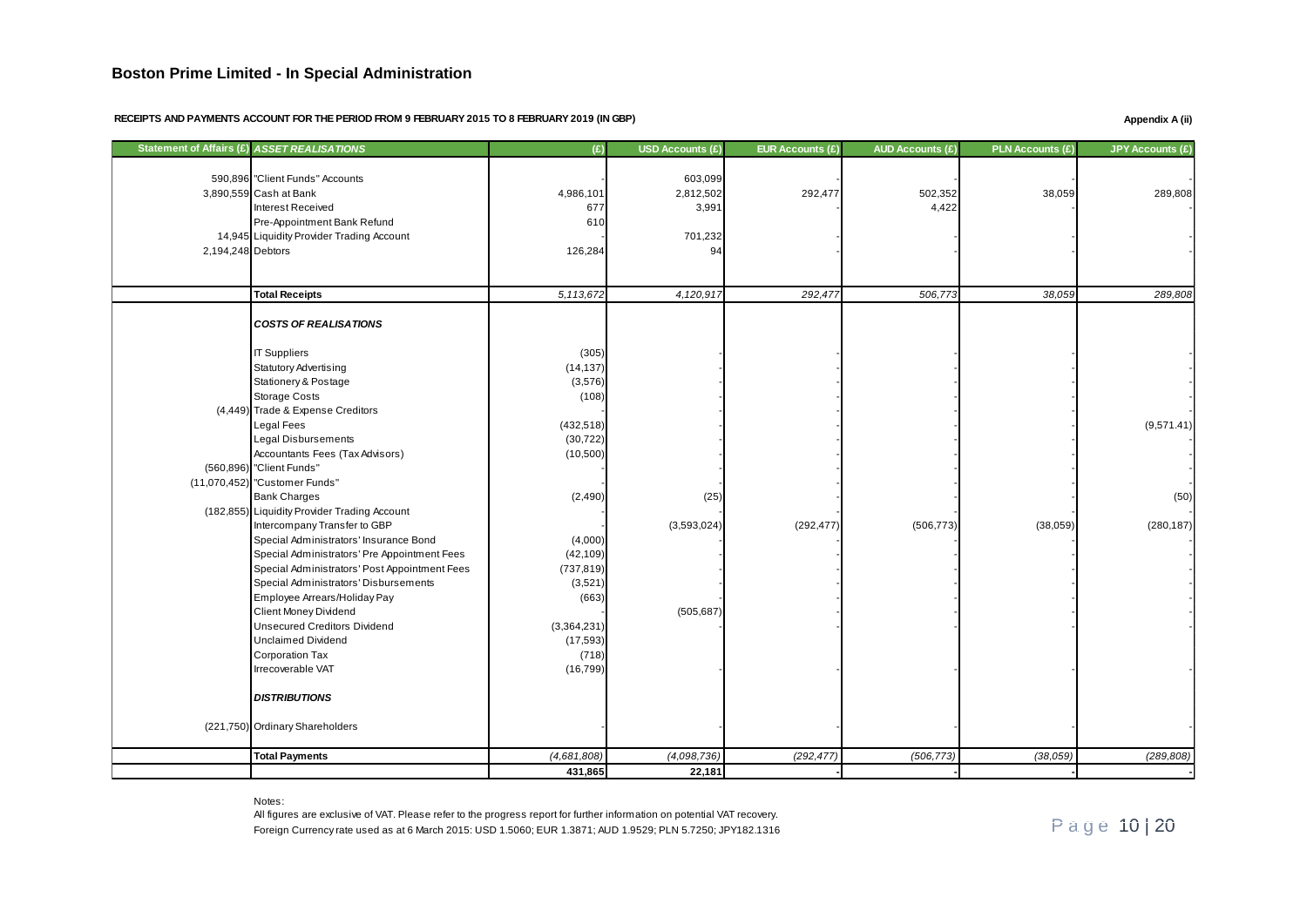#### RECEIPTS AND PAYMENTS ACCOUNT FOR THE PERIOD FROM 9 FEBRUARY 2015 TO 8 FEBRUARY 2018 (IN NATIVE CURRENCY) **Appendix A** (ii)

|                   | Statement of Affairs (£) ASSET REALISATIONS   | (E)         | <b>USD Accounts</b> | <b>EUR Accounts</b> | <b>AUD Accounts</b> | <b>PLN Accounts</b> | <b>JPY Accounts</b> |
|-------------------|-----------------------------------------------|-------------|---------------------|---------------------|---------------------|---------------------|---------------------|
|                   |                                               |             |                     |                     |                     |                     |                     |
|                   | 590,896 "Client Funds" Accounts               |             | 900,344             |                     |                     |                     |                     |
|                   | 3,890,559 Cash at Bank                        | 4,986,101   | 4,057,519           | 377,388             | 927,125             | 208,196             | 46,890,176          |
|                   | Interest Received                             | 677         | 6,456               |                     | 8,635               |                     |                     |
|                   | Pre-Appointment Bank Refund                   | 610         |                     |                     |                     |                     |                     |
|                   | 14,945 Liquidity Provider Trading Account     |             | 1,056,055           |                     |                     |                     |                     |
| 2,194,248 Debtors |                                               | 126,284     | 140                 |                     |                     |                     |                     |
|                   |                                               |             |                     |                     |                     |                     |                     |
|                   | <b>Total Receipts</b>                         | 5,113,672   | 6.020.514           | 377,388             | 935,760             | 208,196             | 46,890,176          |
|                   |                                               |             |                     |                     |                     |                     |                     |
|                   | <b>COSTS OF REALISATIONS</b>                  |             |                     |                     |                     |                     |                     |
|                   |                                               |             |                     |                     |                     |                     |                     |
|                   | <b>IT Suppliers</b>                           | (305)       |                     |                     |                     |                     |                     |
|                   | <b>Statutory Advertising</b>                  | (14, 137)   |                     |                     |                     |                     |                     |
|                   | Stationery & Postage                          | (3,576)     |                     |                     |                     |                     |                     |
|                   | <b>Storage Costs</b>                          | (108)       |                     |                     |                     |                     |                     |
|                   | (4,449) Trade & Expense Creditors             |             |                     |                     |                     |                     |                     |
|                   | Legal Fees                                    | (432, 518)  |                     |                     |                     |                     | (1,743,256)         |
|                   | <b>Legal Disbursements</b>                    | (30, 722)   |                     |                     |                     |                     |                     |
|                   | Accountants Fees (Tax Advisors)               | (10,500)    |                     |                     |                     |                     |                     |
|                   | (560,896) "Client Funds"                      |             |                     |                     |                     |                     |                     |
|                   | (11,070,452) "Customer Funds"                 |             |                     |                     |                     |                     |                     |
|                   | <b>Bank Charges</b>                           | (2, 490)    | (37)                |                     |                     |                     | (9,096)             |
|                   | (182,855) Liquidity Provider Trading Account  |             |                     |                     |                     |                     |                     |
|                   | Intercompany Transfer to GBP                  |             | (5,225,508)         | (377, 388)          | (935, 760)          | (208, 196)          | (45, 137, 824)      |
|                   | Special Administrators' Insurance Bond        | (4,000)     |                     |                     |                     |                     |                     |
|                   | Special Administrators' Pre Appointment Fees  | (42, 109)   |                     |                     |                     |                     |                     |
|                   | Special Administrators' Post Appointment Fees | (737, 819)  |                     |                     |                     |                     |                     |
|                   | Special Administrators' Disbursements         | (3,521)     |                     |                     |                     |                     |                     |
|                   | Employee Arreas/Holiday Pay                   | (663)       |                     |                     |                     |                     |                     |
|                   | Client Money Dividend                         |             | (761, 753)          |                     |                     |                     |                     |
|                   | <b>Unsecured Creditors Dividend</b>           | (3,364,231) |                     |                     |                     |                     |                     |
|                   | <b>Unclaimed Dividend</b>                     | (17, 593)   |                     |                     |                     |                     |                     |
|                   | <b>Corporation Tax</b>                        | (718)       |                     |                     |                     |                     |                     |
|                   | Irrecoverable VAT                             | (16, 799)   |                     |                     |                     |                     |                     |
|                   | <b>DISTRIBUTIONS</b>                          |             |                     |                     |                     |                     |                     |
|                   | (221,750) Ordinary Shareholders               |             |                     |                     |                     |                     |                     |
|                   |                                               |             |                     |                     |                     |                     |                     |
|                   | <b>Total Payments</b>                         | (4,681,808) | (5,987,299)         | (377, 388)          | (935, 760)          | (208, 196)          | (46,890,176)        |
|                   |                                               | 431,865     | 33,215              |                     |                     |                     |                     |

Notes:

All figures are exclusive of VAT. Please refer to the progress report for further information on potential VAT recovery.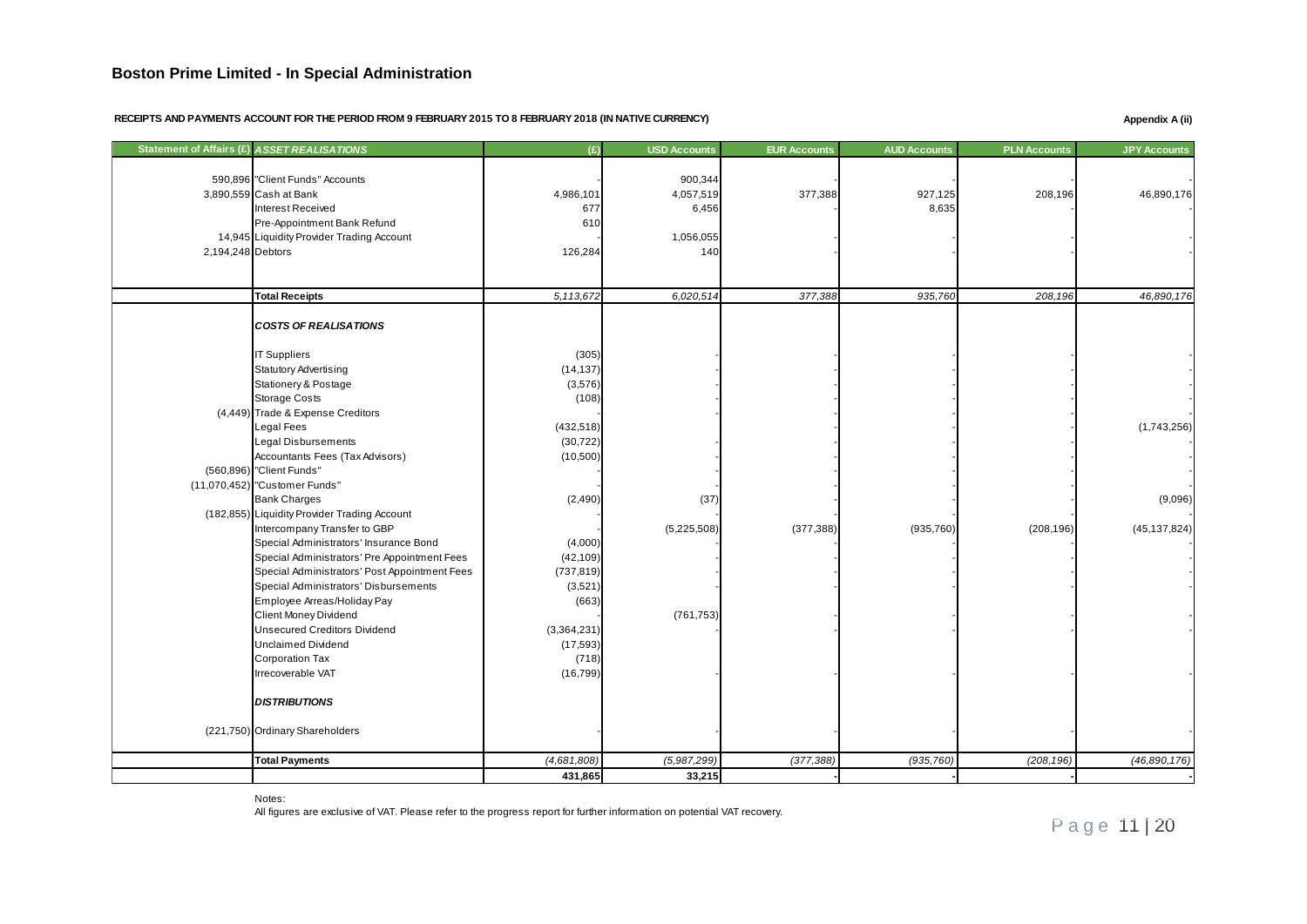| Time Entry - Detailed SIP9 Time & Cost Summary for the period 9 August 2018 to 8 February 2019 |  |  |  |
|------------------------------------------------------------------------------------------------|--|--|--|
|                                                                                                |  |  |  |

 $\Delta$ ppendix B (i)

| <b>Classification of Work Function</b> | <b>Partner</b> | <b>Manager</b> |       |       |           | Associate Total Hours Time Cost (£) Average Hourly |
|----------------------------------------|----------------|----------------|-------|-------|-----------|----------------------------------------------------|
|                                        |                |                |       |       |           | Rate (£)                                           |
| 100 : Administration & Planning        | 0.00           | 3.90           | 0.50  | 4.40  | 1,284.00  | 291.82                                             |
| 104 : Case Management                  | 0.00           | 2.50           | 0.00  | 2.50  | 775.00    | 310.00                                             |
| 105 : Case Planning                    | 0.00           | 0.40           | 0.20  | 0.60  | 154.00    | 256.67                                             |
| 107: Statutory Reporting               | 1.00           | 12.00          | 14.70 | 27.70 | 6,462.00  | 233.29                                             |
| $111:$ Billing                         | 0.00           | 0.20           | 0.60  | 0.80  | 187.00    | 233.75                                             |
| 112 : Post Appointment Tax             | 0.00           | 0.00           | 2.80  | 2.80  | 432.00    | 154.29                                             |
| 116 : Case Accounting                  | 0.00           | 0.00           | 3.50  | 3.50  | 546.00    | 156.00                                             |
| 118 : Receipts & Payments              | 0.00           | 0.00           | 15.10 | 15.10 | 2,286.00  | 151.39                                             |
| <b>Administration &amp; Planning</b>   | 1.00           | 19.00          | 37.40 | 57.40 | 12,126.00 | 211.25                                             |
|                                        |                |                |       |       |           |                                                    |
| 600 : Case Specific                    | 0.00           | 1.00           | 0.00  | 1.00  | 310.00    | 310.00                                             |
| <b>Case Specific Matters</b>           | 0.00           | 1.00           | 0.00  | 1.00  | 310.00    | 310.00                                             |
|                                        |                |                |       |       |           |                                                    |
| 500 : Creditors                        | 0.20           | 1.50           | 2.10  | 3.80  | 879.00    | 231.32                                             |
| 501 : Communication With Creditors     | 0.00           | 0.00           | 0.10  | 0.10  | 15.00     | 150.00                                             |
| 505 : Creditors Committee              | 1.60           | 1.90           | 7.50  | 11.00 | 2,765.00  | 251.36                                             |
| <b>Creditors</b>                       | 1.80           | 3.40           | 9.70  | 14.90 | 3,659.00  | 245.57                                             |
|                                        |                |                |       |       |           |                                                    |
| 301 : Assets - General                 | 0.30           | 0.00           | 0.00  | 0.30  | 148.50    | 495.00                                             |
| 314 : Litigation                       | 1.10           | 0.00           | 2.40  | 3.50  | 976.50    | 279.00                                             |
| <b>Realisation of Assets</b>           | 1.40           | 0.00           | 2.40  | 3.80  | 1,125.00  | 296.05                                             |
|                                        |                |                |       |       |           |                                                    |
| <b>Total Hours</b>                     | 4.20           | 23.40          | 49.50 | 77.10 | 17,220.00 | 223.35                                             |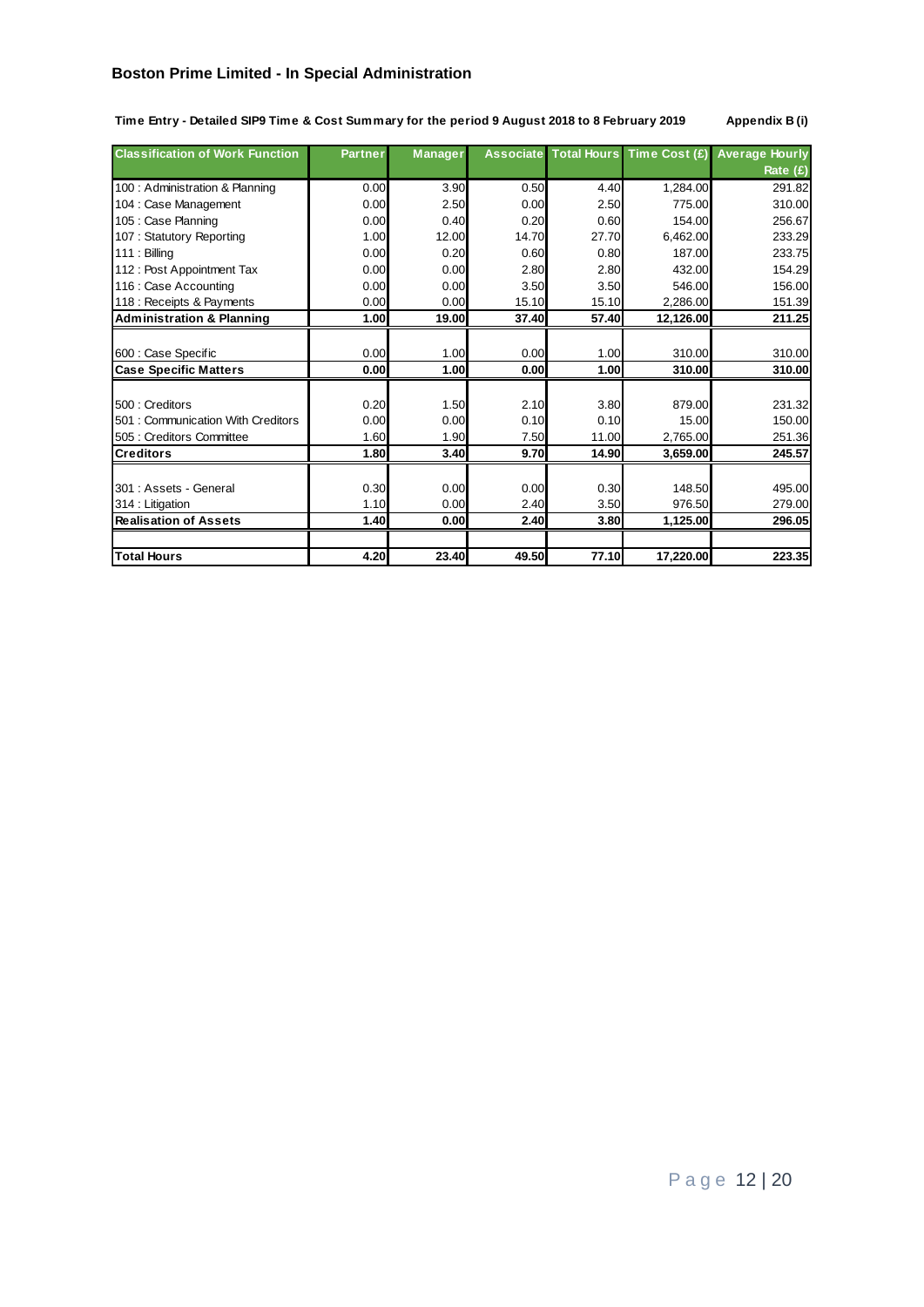**Time Entry - Detailed SIP9 Time & Cost for the period 9 February 2015 to 8 February 2019 Appendix B (ii)**

| <b>Classification of Work Function</b>      | <b>Partner</b> | <b>Manager</b> | <b>Associates</b> | <b>Total Hours</b> | Time Cost (£) | <b>Average Hourly</b> |
|---------------------------------------------|----------------|----------------|-------------------|--------------------|---------------|-----------------------|
|                                             |                |                |                   |                    |               | Rate (£)              |
| 100 : Administration & Planning             | 6.75           | 96.30          | 29.20             | 132.25             | 34,282.00     | 259.22                |
| 102: Appointment                            | 1.00           | 0.00           | 0.00              | 1.00               | 420.00        | 420.00                |
| 103 : Background Information                | 6.40           | 1.60           | 8.30              | 16.30              | 4,537.00      | 278.34                |
| 104 : Case Management                       | 6.70           | 29.10          | 17.80             | 53.60              | 13,835.00     | 258.12                |
| 105 : Case Planning                         | 38.10          | 23.80          | 38.50             | 100.40             | 29,798.00     | 296.79                |
| 106 : Maintanance Of Records                | 3.00           | 4.50           | 7.10              | 14.60              | 3.466.00      | 237.40                |
| 107: Statutory Reporting                    | 27.40          | 80.70          | 184.00            | 292.10             | 62,604.75     | 214.33                |
| 108: Statutory Compliance                   | 8.05           | 28.10          | 10.50             | 46.65              | 12,270.25     | 263.03                |
| 111: Billing                                | 0.40           | 0.50           | 9.60              | 10.50              | 1,840.00      | 175.24                |
| 112: Post Appointment Tax                   | 16.20          | 38.90          | 75.50             | 130.60             | 29,224.00     | 223.77                |
| 115: Meetings                               | 30.25          | 6.50           | 23.60             | 60.35              | 18,792.50     | 311.39                |
| 116 : Case Accounting                       | 3.40           | 3.40           | 117.10            | 123.90             | 17,594.00     | 142.00                |
| 117 : Bank Reconciliations                  | 0.00           | 1.70           | 9.30              | 11.00              | 1,674.50      | 152.23                |
| 118 : Receipts & Payments                   | 0.00           | 29.70          | 91.20             | 120.90             | 20,700.50     | 171.22                |
| 119 : Closure                               | 0.00           | 0.50           | 0.00              | 0.50               | 135.00        | 270.00                |
| 702: Liaison With Directors                 | 2.55           | 7.30           | 0.70              | 10.55              | 3,046.00      | 288.72                |
| <b>Administration &amp; Planning</b>        | 150.20         | 352.60         | 622.40            | 1,125.20           | 254,219.50    | 225.93                |
| 600 : Case Specific                         | 78.25          | 100.20         | 85.20             | 263.65             | 73,816.00     | 279.98                |
| <b>Case Specific Matters</b>                | 78.25          | 100.20         | 85.20             | 263.65             | 73,816.00     | 279.98                |
| 316 : Client Monies                         | 81.15          | 63.00          | 39.90             | 184.05             | 60,003.00     | 326.01                |
| 317: Customer Funds                         | 35.75          | 100.30         | 109.50            | 245.55             | 56,538.50     | 230.25                |
| 500 : Creditors                             | 49.75          | 159.80         | 429.00            | 638.55             | 125,072.00    | 195.87                |
| 501: Communication With Creditors           | 0.00           | 0.00           | 0.10              | 0.10               | 15.00         | 150.00                |
| 505 : Creditors Committee                   | 137.65         | 211.50         | 264.70            | 613.85             | 161,945.25    | 263.82                |
| 508: Employees                              | 0.70           | 4.40           | 4.10              | 9.20               | 2,169.00      | 235.76                |
| 510 : Pre Appointment Tax                   | 4.00           | 11.30          | 3.80              | 19.10              | 5,613.50      | 293.90                |
| <b>Creditors</b>                            | 309.00         | 550.30         | 851.10            | 1,710.40           | 411,356.25    | 240.50                |
| 200 : Investigations                        | 4.80           | 8.80           | 15.60             | 29.20              | 7,342.00      | 251.44                |
| 201: CDDA Reports                           | 4.70           | 11.40          | 27.00             | 43.10              | 9,055.50      | 210.10                |
| Investigations                              | 9.50           | 20.20          | 42.60             | 72.30              | 16,397.50     | 226.80                |
| 300 : Realisation Of Assets                 | 10.55          | 50.30          | 21.80             | 82.65              | 21,131.25     | 255.67                |
| 301 : Assets - General                      | 0.30           | 0.00           | 0.00              | 0.30               | 148.50        | 495.00                |
| 302: Identifying, Securing, Insuring Assets | 0.00           | 0.00           | 4.90              | 4.90               | 716.00        | 146.12                |
| 303 : Book Debts                            | 19.30          | 53.50          | 44.60             | 117.40             | 30,428.00     | 259.18                |
| 314 : Litigation                            | 64.20          | 90.60          | 99.70             | 254.50             | 69,704.00     | 273.89                |
| <b>Realisation of Assets</b>                | 94.35          | 194.40         | 171.00            | 459.75             | 122,127.75    | 265.64                |
| 403: Ongoing Employee Issues                | 0.00           | 0.00           | 0.40              | 0.40               | 52.00         | 130.00                |
| <b>Trading</b>                              | 0.00           | 0.00           | 0.40              | 0.40               | 52.00         | 130.00                |
| <b>Total Hours</b>                          | 641.30         | 1,217.70       | 1,772.70          | 3.631.70           | 877,969.00    | 241.75                |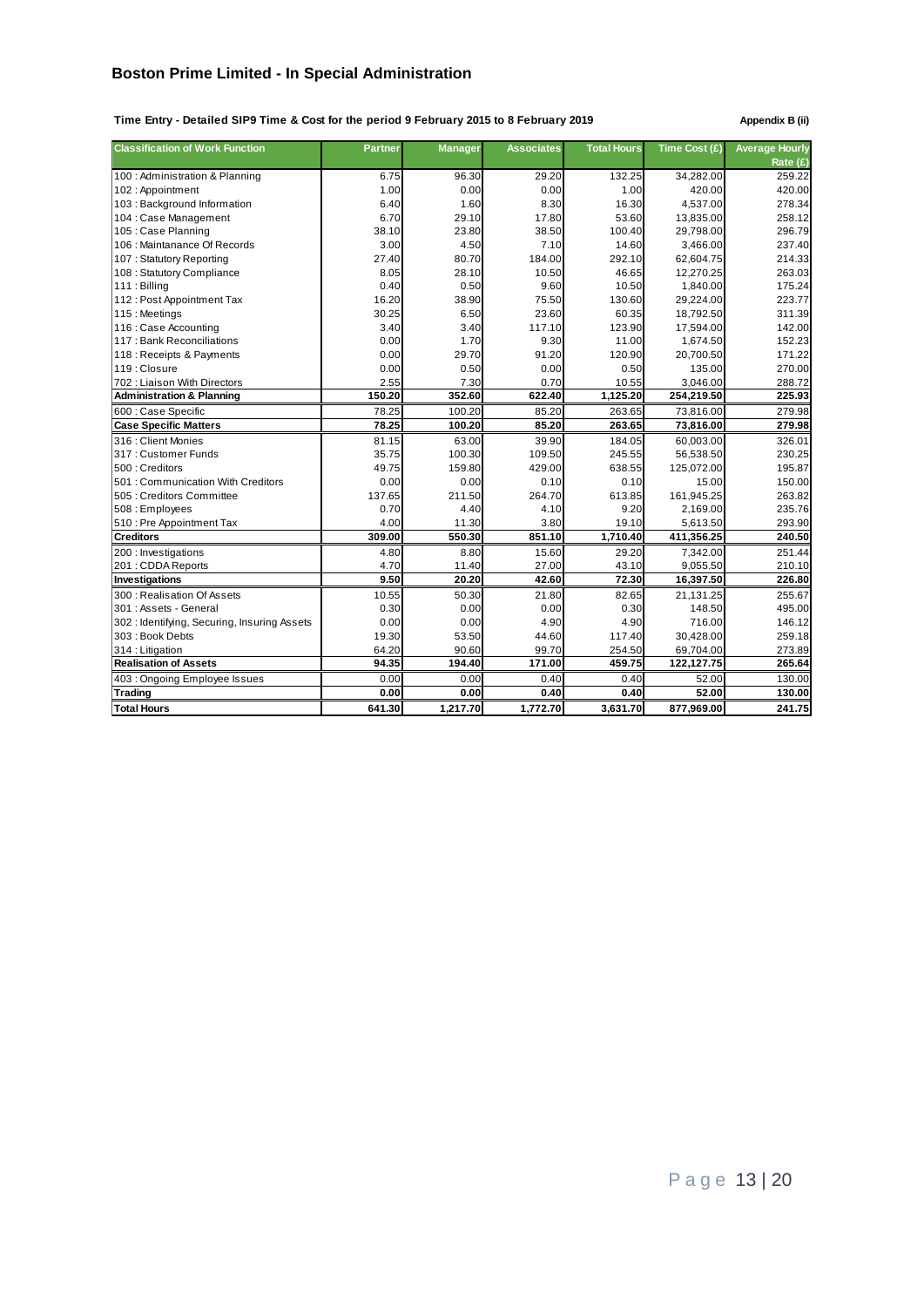# **Additional Information in Relation to Special Administrators' Fees Pursuant to Statement of Insolvency Practice 9**

## **1 Policy**

Detailed below is Rollings Butt LLP's policy in relation to:

- staff allocation and the use of sub-contractors;
- professional advisers; and
- disbursements

#### *1.1 Staff Allocation and the use of Sub-contractors*

The general approach to resourcing our assignments is to allocate staff with the skills and experience to meet the specific requirements of the case.

The constitution of the case team will usually consist of a Partner, a Manager, and an Associate. The exact constitution of the case team will depend on the anticipated size and complexity of the assignment and the experience requirements of the assignment. The charge out rate schedule in section 2 below provides details of all grades of staff and their experience level.

We are not proposing to utilise the services of any sub-contractors in this case.

#### *1.2 Professional Advisers*

On this assignment, we have used the professional advisers listed below. We have also indicated alongside, the basis of our fee arrangement with them, which is subject to review on a regular basis.

| Name of Professional Adviser                       | <b>Basis of Fee Arrangement</b>                       |
|----------------------------------------------------|-------------------------------------------------------|
| CMS Cameron Mckenna Nabarro Olswang (legal advice) | Hourly rate and disbursements                         |
| Camilleri Preziosi (legal advice)                  | Hourly rate and disbursements                         |
| Anderson Mori & Tomotsune (legal advice)           | Hourly rate and disbursements (up to a capped<br>fee) |
| Smith & Williamson                                 | Agreed rate                                           |

Our choice was based on our perception of their experience and ability to perform this type of work, the complexity and nature of the assignment and the basis of our fee arrangement with them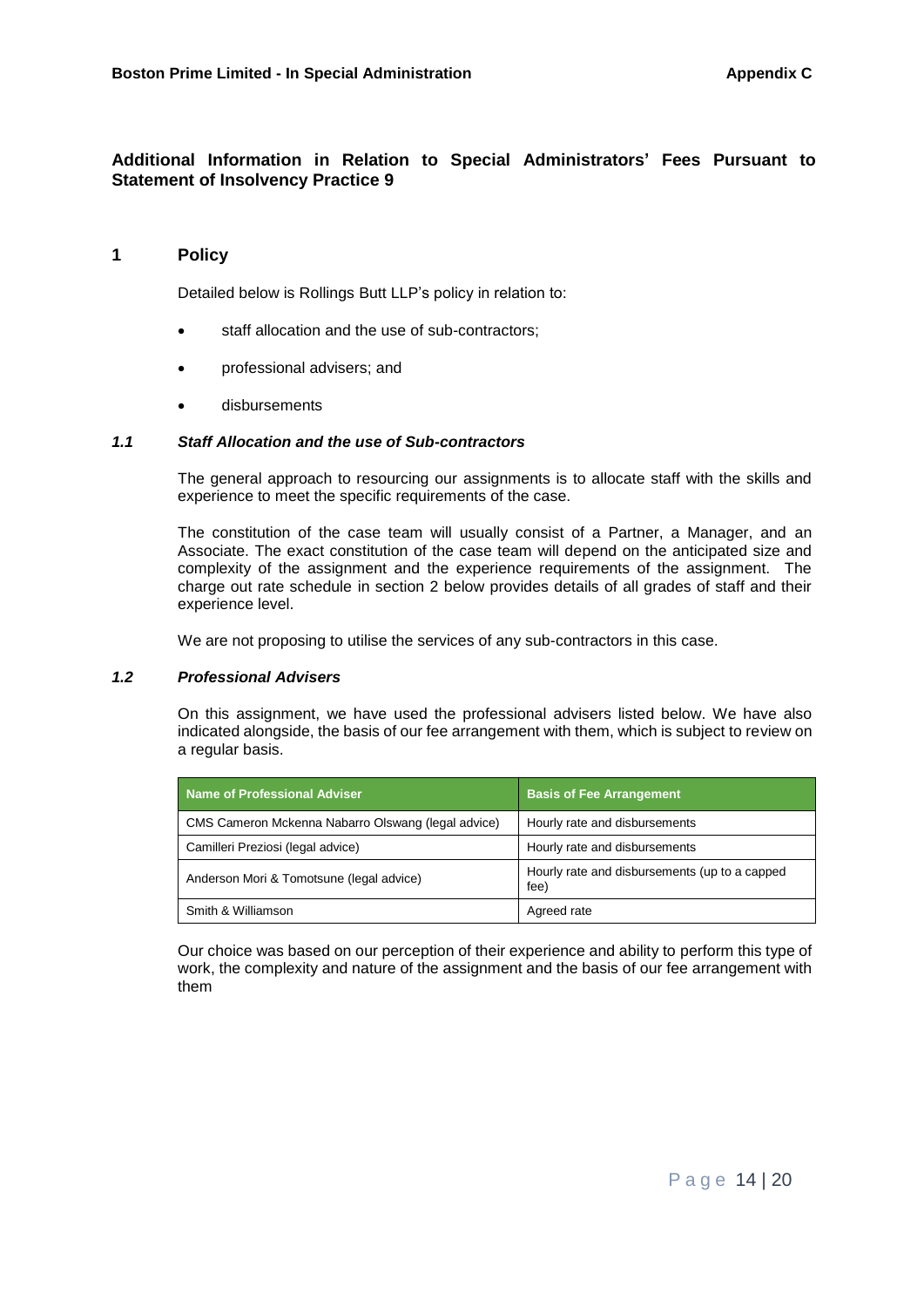#### *1.3 Disbursements*

Category 1 disbursements do not require approval by creditors. The type of disbursements that may be charged as a Category 1 disbursement to a case generally comprise of external supplies of incidental services specifically identifiable to the case, such as postage, case advertising, invoiced travel and accommodation, external printing, room hire and document storage. Also chargeable will be any properly reimbursed expenses incurred by personnel in connection with the case.

Category 2 disbursements do require approval from creditors. These are costs which are directly referable to the appointment in question but are not payments which are made to an independent third party and may include shared or allocated costs that can be allocated to the appointment on a proper and reasonable basis such as internal room hire, document storage or business mileage.

On this case, the following Category 1 and Category 2 disbursements have been incurred during the period 9 August 2018 to 8 February 2019.

| <b>Type and Purpose</b>                                 | Cost(E) | VAT(E) | Total $(E)$ |
|---------------------------------------------------------|---------|--------|-------------|
| <b>Category 1 Disbursements</b><br>Postage              | 0.65    | 0.13   | 0.78        |
| <b>Category 2 Disbursements</b><br>Printing and Copying | 3.75    | 0.75   | 4.50        |
| <b>Total</b>                                            | 4.40    | 0.88   | 5.28        |

### **2 Charge-out Rates**

A schedule of Rollings Butt LLP's charge-out rates for this assignment effective for this period is detailed below.

| <b>Staff Grade</b> | 1 April 2014 -<br>31 March 2015 | 1 April 2015 -<br>31 March 2016 | 1 April 2016 -<br>31 March 2018 | From 1 April<br>2018 |
|--------------------|---------------------------------|---------------------------------|---------------------------------|----------------------|
| <b>Partner</b>     | 420                             | 445                             | 470                             | 495                  |
| Manager            | 250-335                         | 270-350                         | 285-370                         | 310-395              |
| Associate          | 110-175                         | 120-190                         | 130-200                         | 150-225              |

Please note that this firm records its time in minimum units of 6 minutes.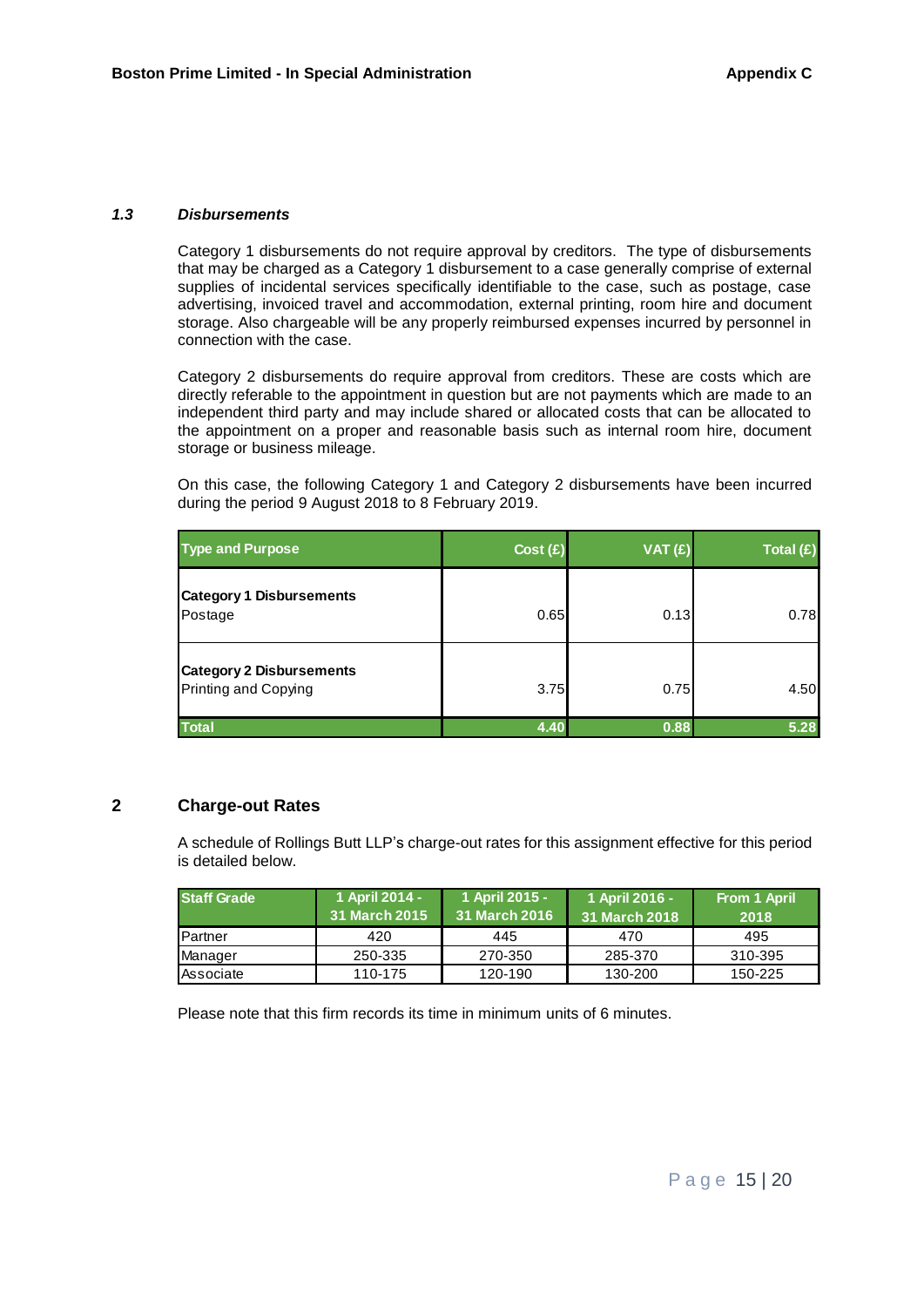# **NARRATIVE GUIDE TO ACTIVITIES UNDERTAKEN BY THE SPECIAL ADMINISTRATORS**

#### **From 9 February 2015 to 8 February 2019**

| <b>Analysis</b><br><b>Code</b> | <b>Description</b>                   | <b>Narrative</b>                                                                                                                                                                                                                                                                                                                                                                                                                                                                                                                                                                                |
|--------------------------------|--------------------------------------|-------------------------------------------------------------------------------------------------------------------------------------------------------------------------------------------------------------------------------------------------------------------------------------------------------------------------------------------------------------------------------------------------------------------------------------------------------------------------------------------------------------------------------------------------------------------------------------------------|
|                                |                                      |                                                                                                                                                                                                                                                                                                                                                                                                                                                                                                                                                                                                 |
|                                | <b>Administration and planning</b>   |                                                                                                                                                                                                                                                                                                                                                                                                                                                                                                                                                                                                 |
| 100                            | <b>Administration &amp; Planning</b> | • Complying with internal case management procedures; filing, status checklists, IPS (internal case<br>management system) administration, recording and analysing time incurred by the Special Administrators<br>and their staff, maintaining/completing IP records<br>• Preparation for internal and external meetings, including document production and review                                                                                                                                                                                                                               |
| 102                            | Appointment                          | • Attending Court hearing                                                                                                                                                                                                                                                                                                                                                                                                                                                                                                                                                                       |
| 103                            | <b>Background Information</b>        | • Retrieval of accounts and filings from Companies House and 3rd party Credit Search engines.<br>• Requesting, printing, reviewing information provided by Director and 3rd parties.<br>• Collating information relating to the Company prior to appointment, including details of assets, information<br>relating to licence agreements, relevant online material.                                                                                                                                                                                                                             |
| 104                            | Case Management                      | • Associate, Manager and Partner Reviews of Files                                                                                                                                                                                                                                                                                                                                                                                                                                                                                                                                               |
| 105                            | Case Planning                        | . Initial formulation and ongoing documentation of strategy to achieve special administration objectives<br>• Consultation and ongoing correspondence with regulatory bodies (FCA and FSCS) to ensure strategy is<br>appropriate<br>• Ongoing consultation with legal advisors to ensure process and strategy are appropriate<br>. Internal staff briefings and discussions relating to the progress of the case<br>• Review of case workstreams to ensure appropriate staff assigned to appropriate tasks<br>• Planning of future tasks necessary to achieve special administration objectives |
| 106                            | Maintenance of Records               | • Maintaining and amending IPS records                                                                                                                                                                                                                                                                                                                                                                                                                                                                                                                                                          |
| 107                            | <b>Statutory Reporting</b>           | • Drafting and amending the initial proposals<br>• Preparation and maintenance of receipts and payments accounts<br>• Drafting and preparing 6 monthly progress reports                                                                                                                                                                                                                                                                                                                                                                                                                         |

P a g e 16 | 20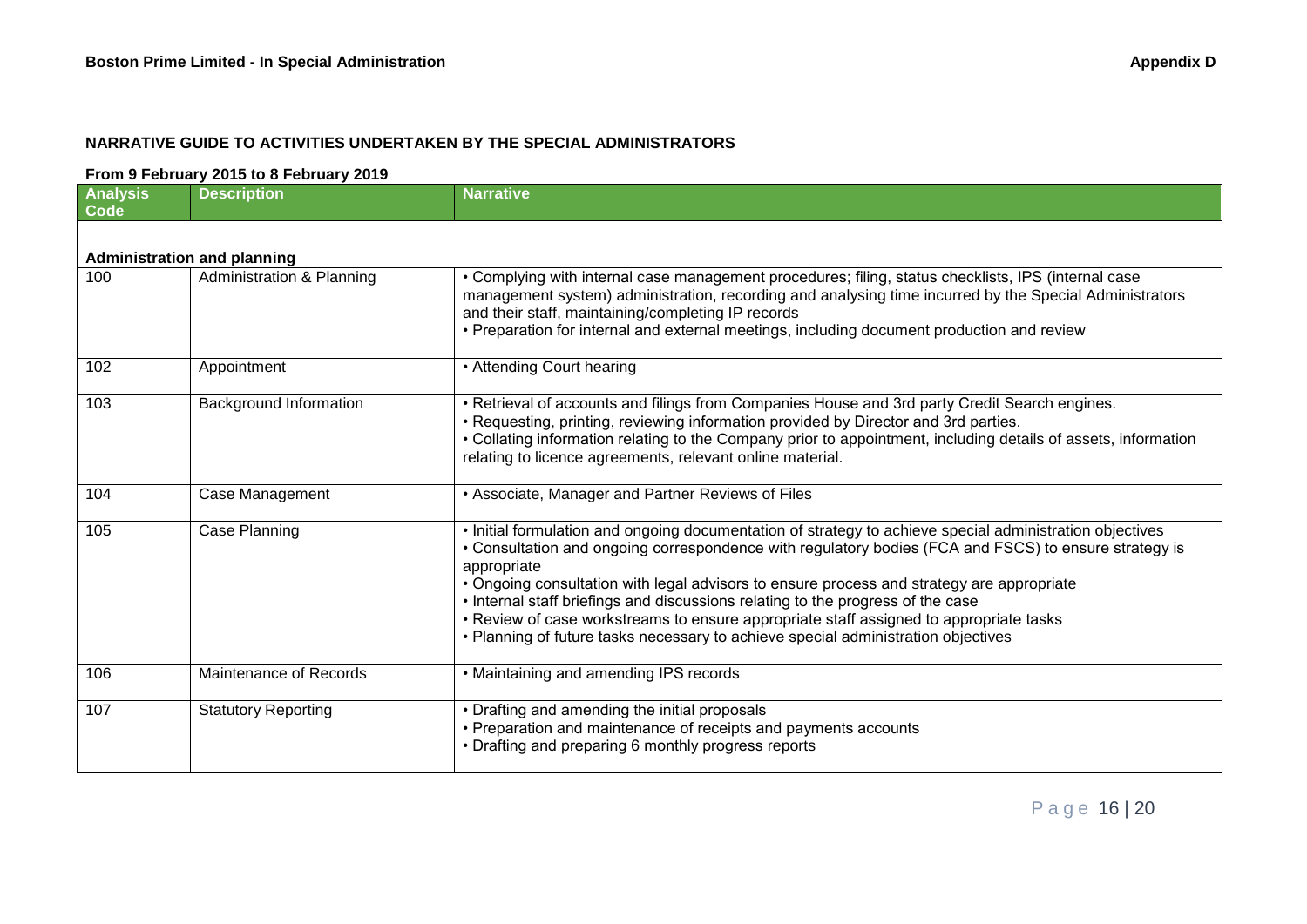| 108              | <b>Statutory Compliance</b>   | • Gathering of initial information to enable statutory filing and reporting to be completed, including creditor<br>details, management accounts for Statement of affairs, details of assets/cash at bank<br>. Initial notifications to the Registrar of Companies, Creditors, Shareholders, Directors, Court, FCA and FSCS<br>• Advertisements in London Gazette and additional press as necessary<br>• Review of Statement of Affairs and filing with the Registrar of Companies<br>. Initial statutory bonding and regular checks for adequacy<br>. Ensuring compliance with all relevant regulation and legislation within statutory periods including adherence<br>to The Investment Bank Special Administration Regulations 2011 and (England & Wales) Rules 2011. |
|------------------|-------------------------------|-------------------------------------------------------------------------------------------------------------------------------------------------------------------------------------------------------------------------------------------------------------------------------------------------------------------------------------------------------------------------------------------------------------------------------------------------------------------------------------------------------------------------------------------------------------------------------------------------------------------------------------------------------------------------------------------------------------------------------------------------------------------------|
| 111              | <b>Billing</b>                | • Analysis of Work in Progress<br>• Raising Rollings Butt LLP Invoices as and when approved by the creditors' committee                                                                                                                                                                                                                                                                                                                                                                                                                                                                                                                                                                                                                                                 |
| 112              | Post Appointment Tax          | • Initial information gathering relating to the Company's tax position<br>• Correspondence relating to post-appointment VAT, PAYE and Corporation Tax<br>. Initial notification and subsequent communications to/from HM Revenue & Customs<br>• Submission of relevant returns and ensuring all post-appointment liabilities are accounted for                                                                                                                                                                                                                                                                                                                                                                                                                          |
| $\overline{115}$ | Meetings                      | • Preparation of documents for initial creditors' meeting, agendas                                                                                                                                                                                                                                                                                                                                                                                                                                                                                                                                                                                                                                                                                                      |
| 116              | Case Accounting               | . Initial set-up and ongoing administration of special administration bank accounts<br>• Processing of receipts and payments<br>• Maintenance of IPS cash book<br>• Correspondence with banks in respect of holding funds in specific currencies<br>• Correspondence with banks in order to place funds into interest bearing accounts                                                                                                                                                                                                                                                                                                                                                                                                                                  |
| 117              | <b>Bank Reconciliations</b>   | • Reconciling IPS and bank accounts                                                                                                                                                                                                                                                                                                                                                                                                                                                                                                                                                                                                                                                                                                                                     |
| 118              | Receipts & Payments           | • Preparing and processing R&P accounts for creditors' committee and progress reports.                                                                                                                                                                                                                                                                                                                                                                                                                                                                                                                                                                                                                                                                                  |
| 119              | Closure                       | • Discussing the sending of a resolution to the creditors' committee                                                                                                                                                                                                                                                                                                                                                                                                                                                                                                                                                                                                                                                                                                    |
| $\overline{702}$ | <b>Liaison With Directors</b> | • Email/telephone correspondence with the Director relating to the Company<br>• Information requests from the Director relating to the Company and/or third parties.<br>. Email/telephone correspondence in respect of payments made to other group entities and third parties,<br>including details of both cash movements and liquidity provider movements                                                                                                                                                                                                                                                                                                                                                                                                            |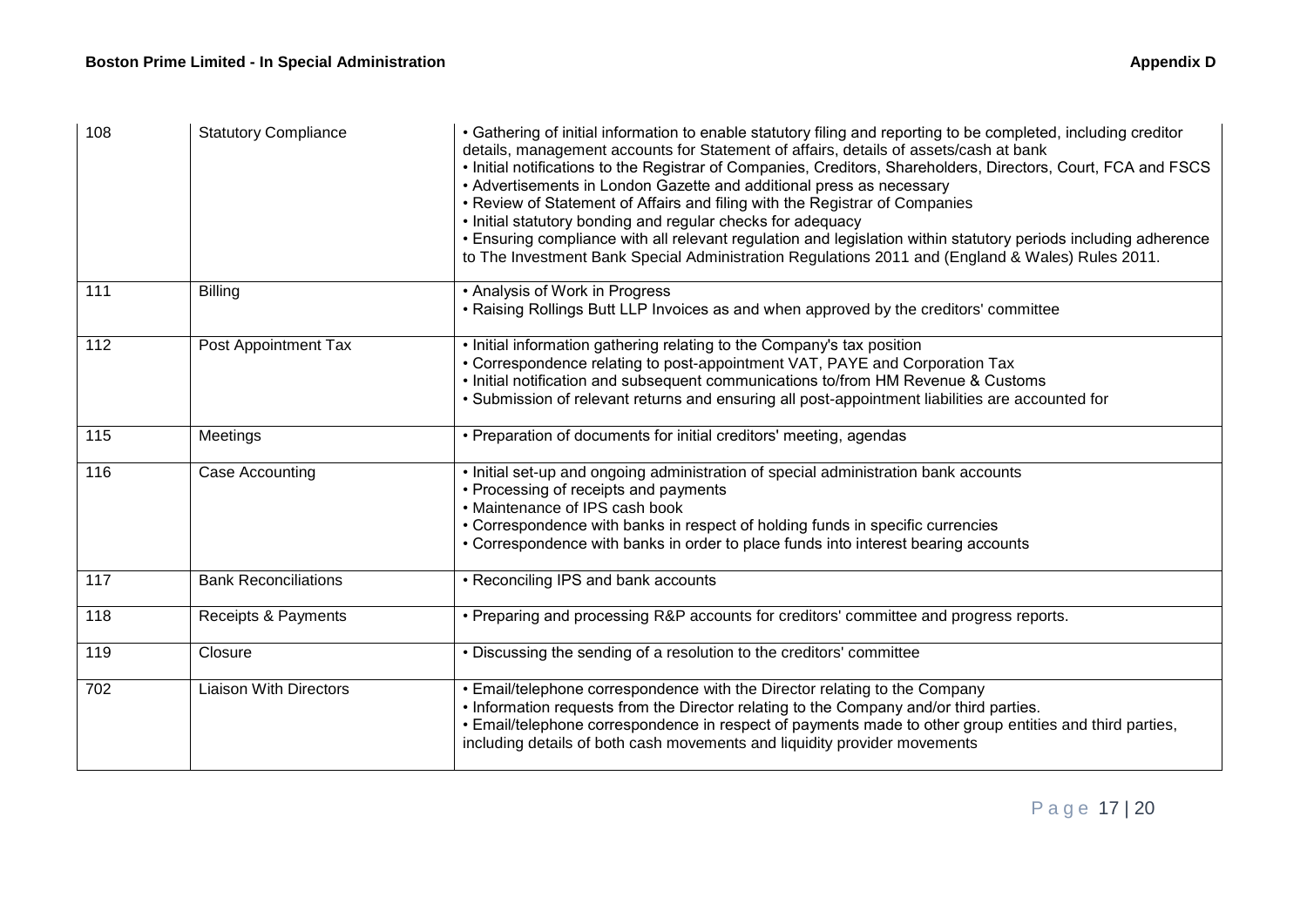| <b>Case Specific</b><br>600 | Case Specific         | • Correspondence/Emails/Phone calls regarding retrieval of data from Forexware<br>• Collating information received from Forexware<br>• Legal correspondence regarding retrieval of data from Forexware<br>• Correspondence with legal advisors of BT Prime<br>• Correspondence regarding consideration of need to seek recognition of Special Administration in other<br>jurisdictions.<br>• Review of licencing agreements with Forexware<br>• Investigations and discussions regarding trading data platform, feasibility of data retrieval, and general<br>access to "back office" systems<br>• Correspondence with liquidity providers regarding licenses and data retrieval |
|-----------------------------|-----------------------|----------------------------------------------------------------------------------------------------------------------------------------------------------------------------------------------------------------------------------------------------------------------------------------------------------------------------------------------------------------------------------------------------------------------------------------------------------------------------------------------------------------------------------------------------------------------------------------------------------------------------------------------------------------------------------|
| <b>Creditors</b>            |                       |                                                                                                                                                                                                                                                                                                                                                                                                                                                                                                                                                                                                                                                                                  |
| 316                         | <b>Client Monies</b>  | • Correspondence relating to monies covered by FCA CASS rules as detailed in customer terms and<br>conditions<br>• Reconciling segregated client balances with Company records<br>. Establishing the status of monies held by the Company in accordance with FCA CASS rules.<br>. Discussions with Counsel and CMS McKenna in respect of client monies and pooled funds as per FCA<br>CASS rules.                                                                                                                                                                                                                                                                                |
| 317                         | <b>Customer Funds</b> | • Collation and review of information on client positions<br>• Review of close out positions<br>• Review of claims information provided by customers<br>• Review of customer terms and conditions                                                                                                                                                                                                                                                                                                                                                                                                                                                                                |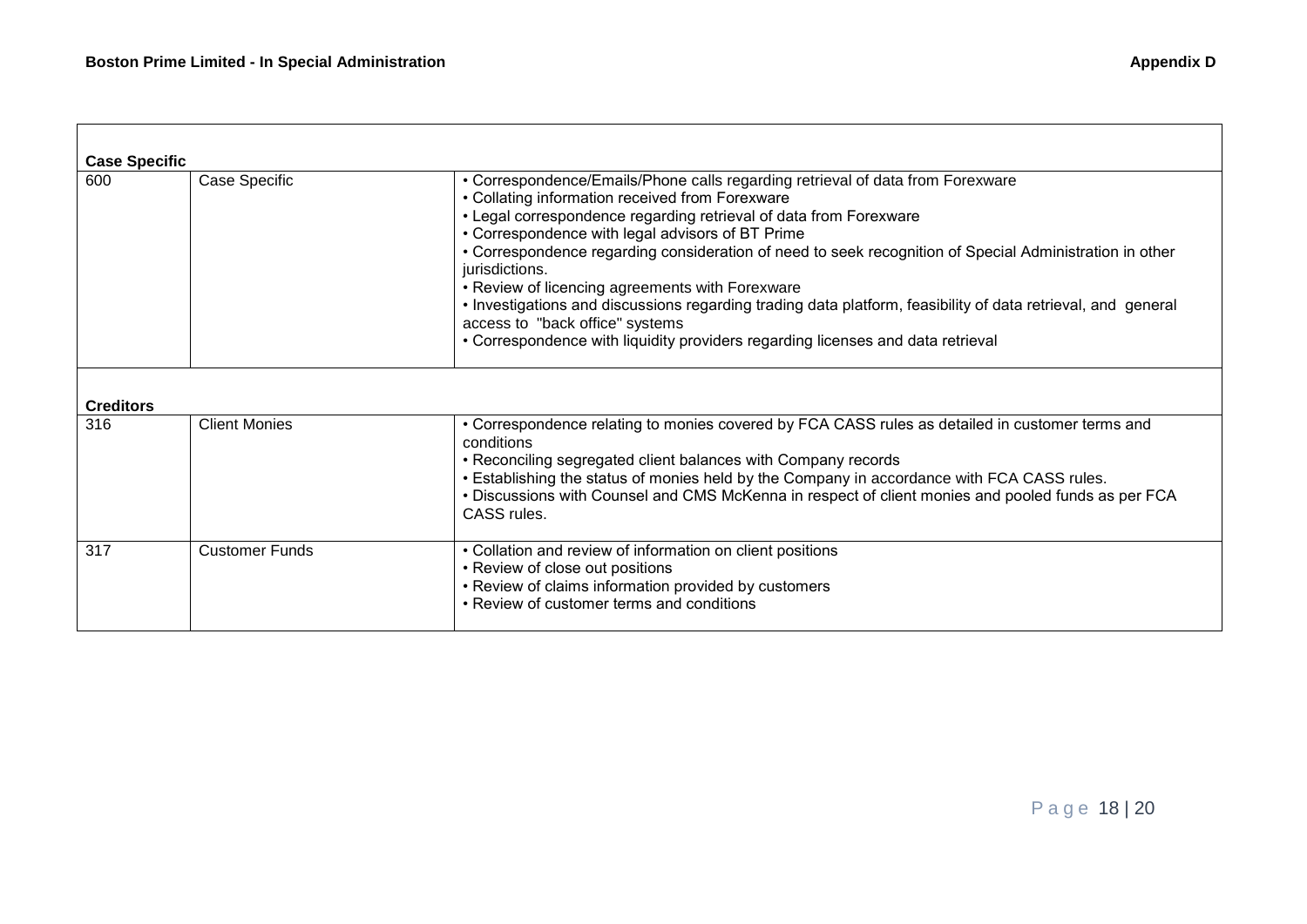| 500            | Creditors                  | • Initial notifications to Creditors<br>• Creation of web portal to provide general creditor information<br>• Creation of documentation to be uploaded to web portal<br>• Investigation work to establish accurate creditor postal and email addresses<br>• Responses to general creditor queries to boston.prime@rollingsbutt.com<br>• Administration of web portal and boston.prime@rollingsbutt.com<br>• Preparation of documentation and venue for initial creditors' meeting<br>• Collating information from clients and creditors in anticipation of adjudicating claims and future distributions<br>• Processing and recording client and creditor claims in accordance with internal requirements |
|----------------|----------------------------|-----------------------------------------------------------------------------------------------------------------------------------------------------------------------------------------------------------------------------------------------------------------------------------------------------------------------------------------------------------------------------------------------------------------------------------------------------------------------------------------------------------------------------------------------------------------------------------------------------------------------------------------------------------------------------------------------------------|
| 505            | <b>Creditors Committee</b> | • Correspondence with creditors' committee<br>• Attendance at creditors' committee meetings<br>• Preparation of documentation for Committee meetings                                                                                                                                                                                                                                                                                                                                                                                                                                                                                                                                                      |
| 508            | Employees                  | • Correspondence with former employees of the Company<br>• Answering queries regarding the status of the Company and their employment<br>. Managing employee claims in relation to potential arrears of pay, redundancy, holiday pay, PILON etc                                                                                                                                                                                                                                                                                                                                                                                                                                                           |
| 510            | Pre Appointment Tax        | • Liaising with pre-appointment accountants to establish tax position of Company<br>• Reconciliation of pre-appointment HMRC claims<br>• Gathering information from HMRC relating to outstanding balances due for pre-appointment tax periods<br>• Filing any returns due for pre-appointment period                                                                                                                                                                                                                                                                                                                                                                                                      |
| Investigations |                            |                                                                                                                                                                                                                                                                                                                                                                                                                                                                                                                                                                                                                                                                                                           |
| 200            | Investigations             | • Correspondence with director and former directors regarding obligations to file CDDA report<br>• Review of information provided by Director and former directors<br>• Investigatory work required for the completion of CDDA reports                                                                                                                                                                                                                                                                                                                                                                                                                                                                    |
| 201            | <b>CDDA Reports</b>        | • Drafting and filing of CDDA report                                                                                                                                                                                                                                                                                                                                                                                                                                                                                                                                                                                                                                                                      |